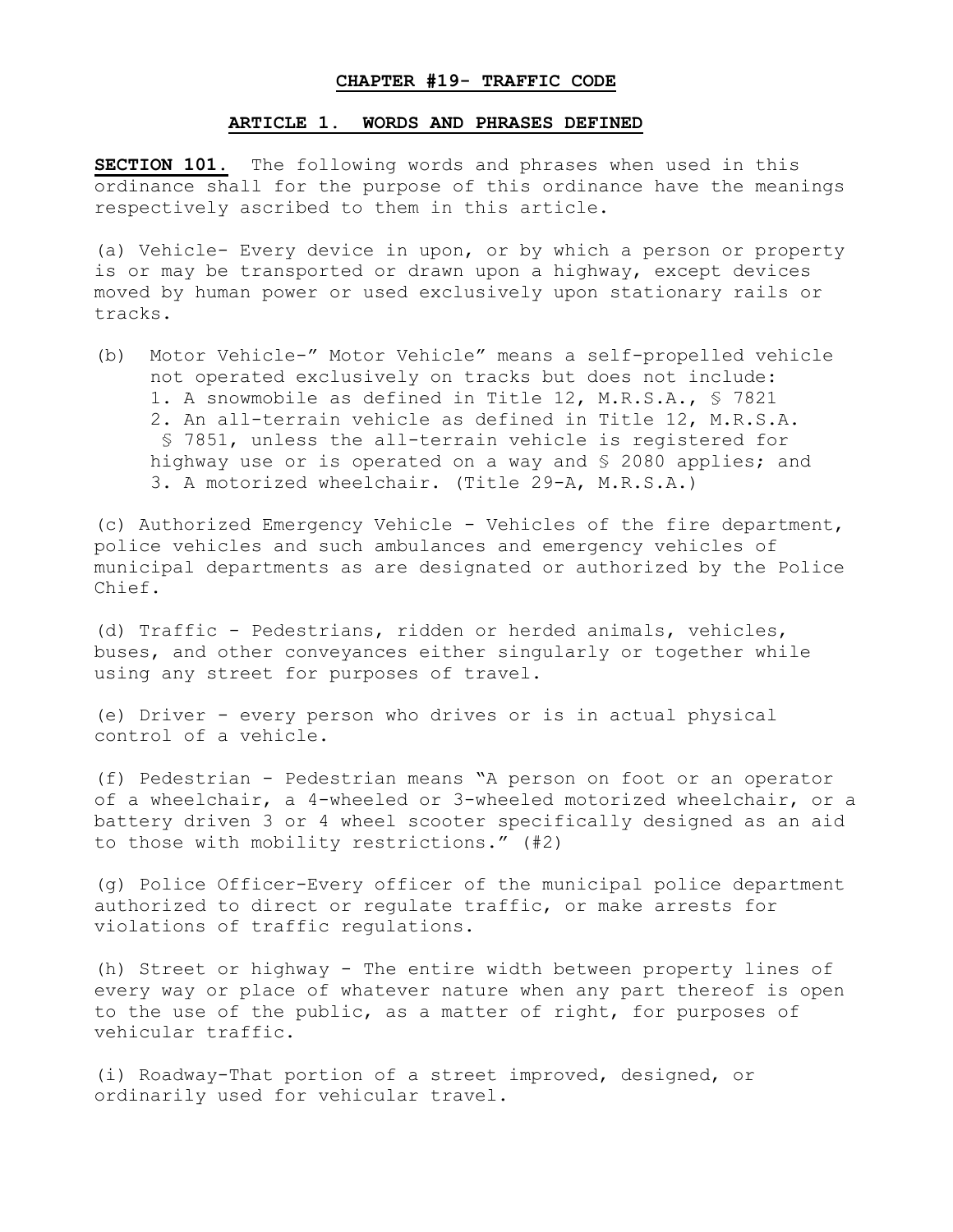(j) Sidewalk - That portion of a street between the curb lines, or the lateral lines of a roadway, and the adjacent lines intended for the use of pedestrians.

(k) Crosswalk –

(1) That portion of a roadway ordinarily included within the prolongation on connection of the lateral lines of sidewalks.

(2) Any portion of a roadway distinctly indicated for pedestrian crossing by lines or other markings on the surface.

(l) Official Traffic Control Devices - All signs, signals, markings, and devices not inconsistent with this ordinance placed for the purpose of regulating, warning or guiding traffic.

(m) THROUGH WAYS - Public ways designated by the State Highway Commission and/or the Municipal Officers on which vehicles shall have the right-of-way over all vehicles entering or crossing such ways, as stipulated in Title 29, M.R.S.A., § 948

(n) SNOWMOBILE - any vehicle propelled by mechanical power that is primarily designed to travel over ice or snow supported in part by skis, belts, or cleats (Title 12, M.R.S.A., § 7821)

(o) MINI-BIKE - any bicycle-style vehicle propelled by mechanical power that is primarily designed to travel over fields and on private property, but not designed or licensed for public road travel.

(p) Special events – means parades, road race, pedestrian gatherings or any other event whereas the street or highway or section of street or highway is obstructed making unauthorize vehicular traffic unsafe. (#11)

## **ARTICLE 2 TRAFFIC REGULATIONS**

**SECTION 201.** No driver of a vehicle shall drive between the vehicles comprising a funeral or other authorized procession while they are in motion and when such vehicles are conspicuously designated as required in this ordinance. This provision shall not apply at intersections where traffic is controlled by traffic control signals or police officers.

**SECTION 202.** No funeral, procession, or parade containing two hundred (200) or more persons or fifty (50) or more vehicles excepting the forces of the United States Army or Navy, the military forces of this state, and the forces of the police and fire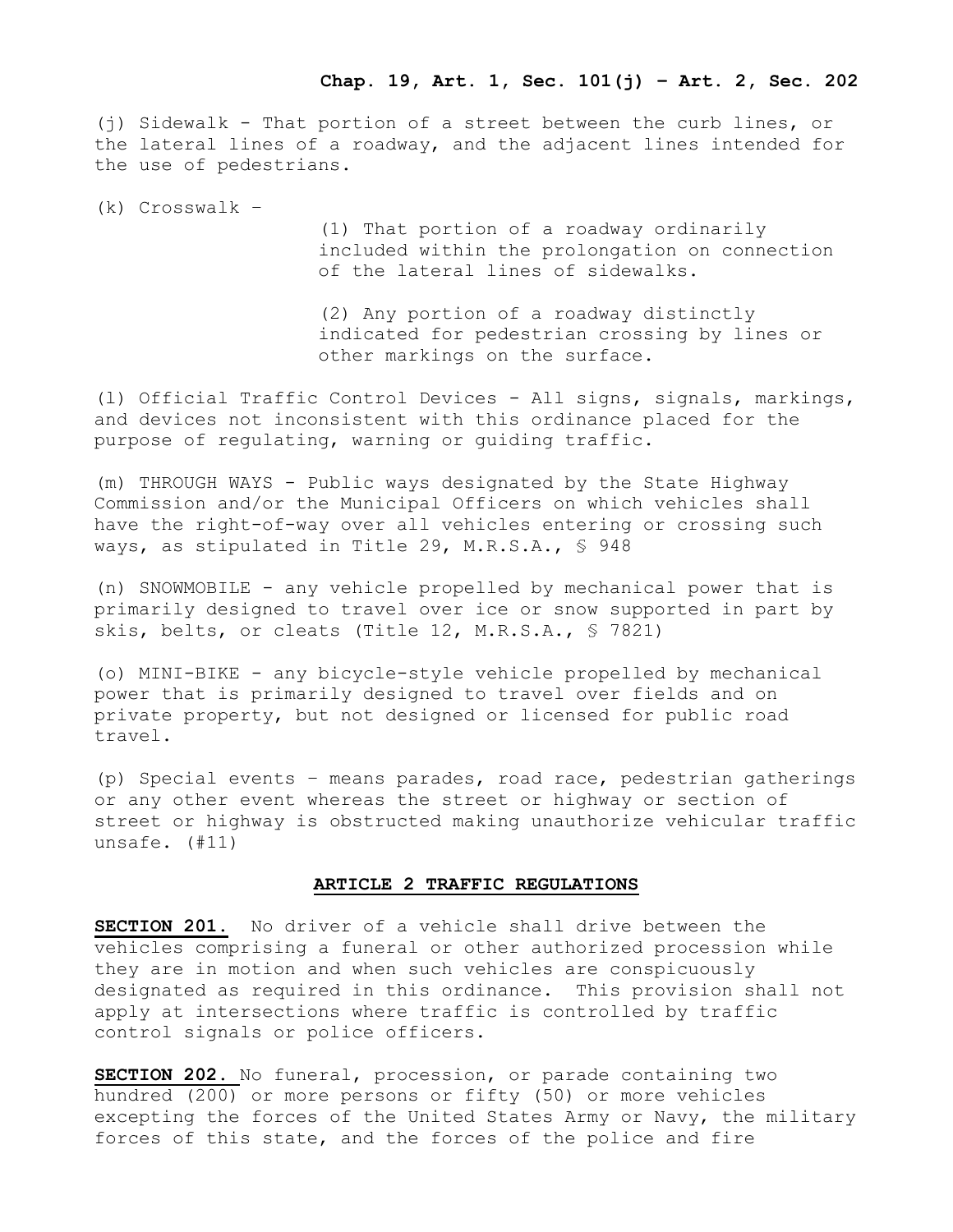departments, shall occupy, march, or proceed along any street except in accordance with a permit issued as are set forth herein which may apply.

**Section 202.2.** The Chief of Police or his/her designee may order the closure of a street or highway or section of street or highway to common vehicular traffic within the City of Brewer for the purpose of a scheduled or non-scheduled "Special event" as described in Article 1; Section 101; (p), of this Chapter.

**SECTION 203.**Each driver in a funeral or other procession shall drive as near to the right-hand edge of the roadway as practical and follow the vehicle ahead as close as practical and safe.

**SECTION 204.** Upon those public ways and parts of public ways designated as "Through ways" and described in Schedule 2, attached hereto and made a part hereof, vehicular traffic shall have the right of way. All vehicular traffic on public or private ways intersecting designated "Through ways" will stop before proceeding onto or across same. No such designation of a "Through way" shall become effective as to regulation of traffic at such a point of intersection until said commission or Municipal Officers shall have caused suitable stop signs to be erected at or near such point.

**SECTION 205. RESIDENTIAL STREETS** On those streets and portions of streets designated by the City Manager and approved by order of the City Council, no through traffic, including trucks in excess of 3½ tons gross weight and busses shall be allowed to pass over said streets at any time of the day or night. There shall be a sign posted at each end of the streets so designated, showing that the same is a residential street and that through heavy traffic is not allowed. This provision shall not apply to school buses or buses providing public transportation services on a regular schedule, City snowplowing trucks, ambulances and fire trucks.

### **ARTICLE 3 STOPPING, STANDING AND PARKING**

**SECTION 301.** No vehicle shall stop with its left side to the curb, except on one-way streets.

**SECTION 302.** No vehicle shall remain backed up to the curb except when actually loading or unloading, and then for not more than fifteen (15) minutes at any one time; and in no event shall such vehicle block buses for a longer period than five (5) minutes at any one time.

**SECTION 303.** No vehicle shall stop in such a way as to obstruct any street or crossing for the purpose of taking on or setting down a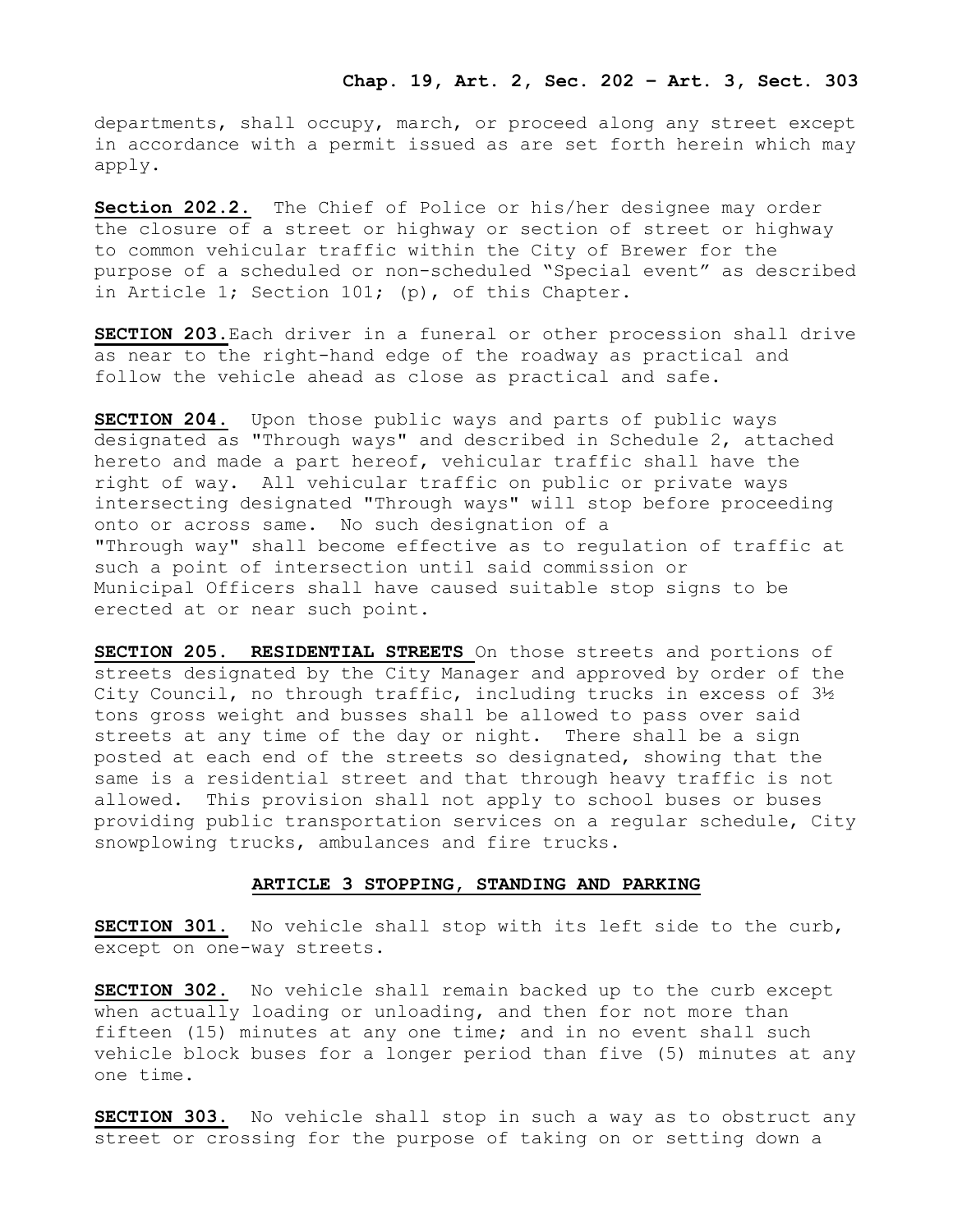passenger or for loading or unloading freight or for any other purpose, except in case of emergency, or when directed to do so by a police officer.

**SECTION 304.** No vehicle shall stop, stand or park within the intersection of any street nor within twenty (20') feet of a street corner.

**SECTION 305.** No person having charge of a vehicle in a public street shall stop the same abreast of another vehicle lengthwise of the street, except in case of accident or emergency.

**SECTION 306.** No person having charge of a vehicle shall place the same in any public street so as to prevent or obstruct the passing of other vehicles for more than a reasonable time.

**SECTION 307.** No vehicle, unless in an emergency or to allow vehicles or pedestrians to pass, shall stop in any public way except close to the curb and within six (6) inches thereof.

**SECTION 308.** No person having charge of a vehicle in a public street shall refuse or neglect to stop the same as directed by a police officer, any of these rules to the contrary notwithstanding.

**SECTION 309.** When signs prohibiting parking are erected on narrow streets, no person shall park a vehicle in any such designated place.

**SECTION 310.** When signs are erected upon approach to hazardous or congested places, no person shall stop, stand or park a vehicle in any such designated place.

**SECTION 311.** When signs are erected, indicating no parking upon that side of the street adjacent to any school property, no person shall park a vehicle in any such designated place.

**SECTION 312.** No person shall stop, stand or park any vehicle upon a street, other than an alley, in such a manner or under such conditions as to leave available less than ten (10) feet of the width of the roadway for free movement of vehicular traffic, except that a driver may stop temporarily during the actual loading or unloading of passengers or when necessary in obedience to traffic regulations or traffic sign or signals or a police officer.

**SECTION 313.** No person, corporation, other legal entity, shall park or cause to be parked, a vehicle other than a truck trailer, camper trailer, house trailer, other trailer, commercially licensed vehicle, farm licensed vehicle, or construction equipment on any street for a period of time longer than thirty minutes between the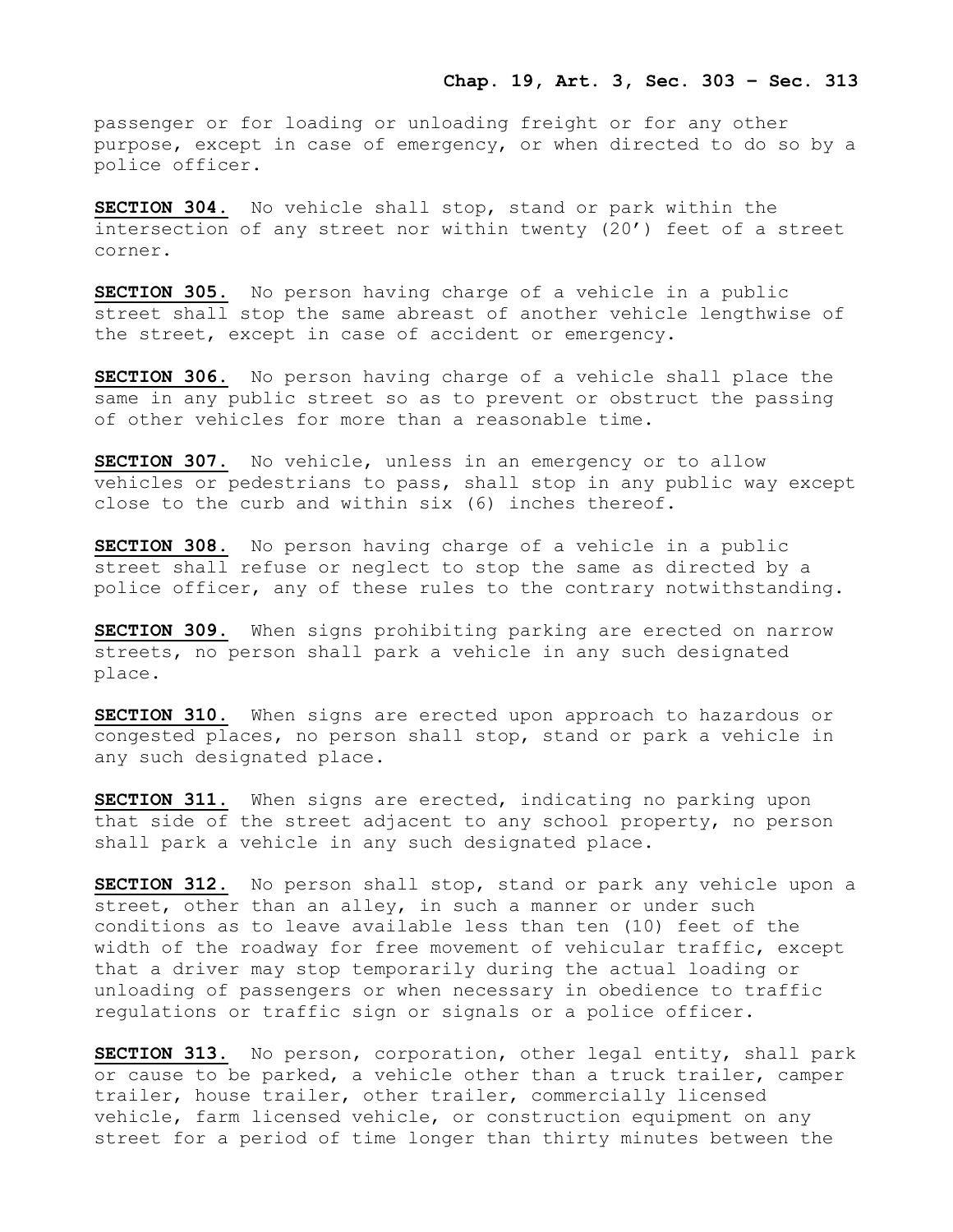## **Chap. 19, Art. 3, Sec. 313 – Sec. 315, Schedule A**

hours of 11:00 P.M. and 7:00 A.M. on any day from November 1 to April 15. No person, corporation, other legal entity, shall park or cause to be parked, a truck trailer, camper trailer, house trailer, other trailer, commercially licensed vehicle, farm licensed vehicle, or construction equipment on any street for a period of time longer than thirty (30) minutes between the hours of 11:00 P.M. and 7:00 A.M. during each day of the year. The intent of this Section is to prohibit the parking of truck trailers, camper trailers, house trailers, other trailer, commercially licensed vehicle, farm licensed vehicle, or construction equipment on any street for a period of time longer than thirty (30) minutes between the hours of 11:00 P.M. and 7:00 A.M. during each day of the year and to prohibit other vehicles from parking on any street for more than thirty (30) minutes between 11:00 P.M. and 7:00 A.M. on any day from November 1 to April 15. Any police officer of the Brewer Police Department is hereby authorized to remove and tow away or have removed and towed away by any commercial towing service any vehicle, truck trailers, camper trailers, house trailers, other trailer, commercially licensed vehicle, farm licensed vehicle, or construction equipment so parked in violation of this section and to have said vehicle, truck trailers, camper trailers, house trailers, other trailer, commercially licensed vehicle, farm licensed vehicle, or construction equipment placed in a suitable place, all at the expense of the owner of such vehicle, truck trailer, camper trailer, house trailer or other trailer.

**314.1 CONTINUOUS PARKING PROHIBITED.** It shall be unlawful to park a vehicle on any public way, parking area or public land for a continuous period exceeding seventy-two (72) hours. Any officer of the Brewer Police Department is hereby authorized to remove and tow away, or have removed and towed away by any commercial towing service, any vehicle parked in violation of this subsection, and to have said vehicle placed in a suitable place, all at the expense of the owner of such vehicle.

**SECTION 315. PARKING LIMITED AND PROHIBITED.** No person in charge of a vehicle shall leave same in any of the streets or highways or portions thereof named in the schedules hereinafter set forth after being requested by a police officer to move said vehicle, even though the time limit has not expired.

# **SCHEDULE A**

No person in charge of a vehicle shall stand, park or leave the same longer than ninety (90) minutes during the hours of 7:00 A.M. and 7:00 P.M. except Sundays and holidays in the following named streets and highways or portions thereof: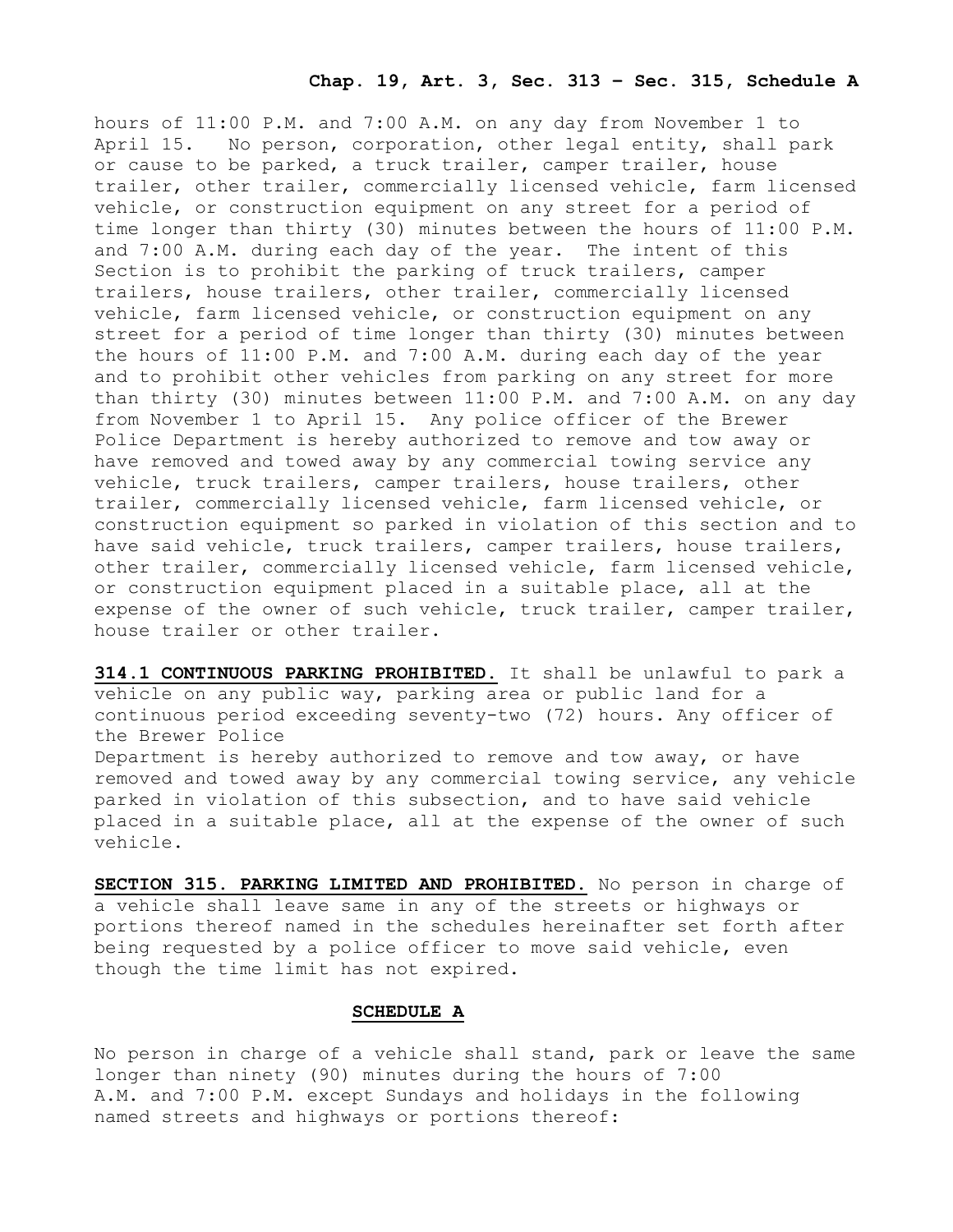## **GENERAL**

In any public parking lot owned or leased by the City of Brewer in parking spaces set aside, by order of the City Council, from other parking spaces by a sign indicating that such spaces are restricted to ninety (90) minute parking.

#### **CENTER STREET**

(1) On the easterly side of Center Street, directly in front of 185 Center Street, one (1) parallel parking space designated by a sign indicating that space is restricted to ninety (90) minute parking within painted lines.

## **NORTH MAIN STREET**

(1) On the northerly side of North Main Street beginning at a point 100' southwesterly from the westerly side of the intersection of Betton St and North Main Street, southwesterly to a point 55' northeasterly of the easterly side of the intersection of Union Street and North Main Street. #6

## **PENOBSCOT STREET**

 (1) On the southerly side of Penobscot Street from the intersection of the easterly sideline of Center Street with the southerly sideline of Penobscot Street thence easterly along the southerly sideline of Penobscot Street for a distance of one hundred twenty (120') feet.

## **SOUTH MAIN STREET**

(1) On South Main Street between South Brewer Drive and DeRusha Lane.

#### **SCHEDULE B**

No person in charge of a vehicle shall stand, park or leave the same longer than one hundred twenty (120) minutes during the hours of 7:00 A.M. and 7:00 P.M. except Sundays and holidays in the following names streets and highways or portions thereof:

## **GENERAL**

In any public parking lot owned or leased by the City of Brewer in parking spaces set aside, by order of the City Council from other parking spaces by a sign indicating that such spaces are restricted to one hundred twenty (120) minute parking.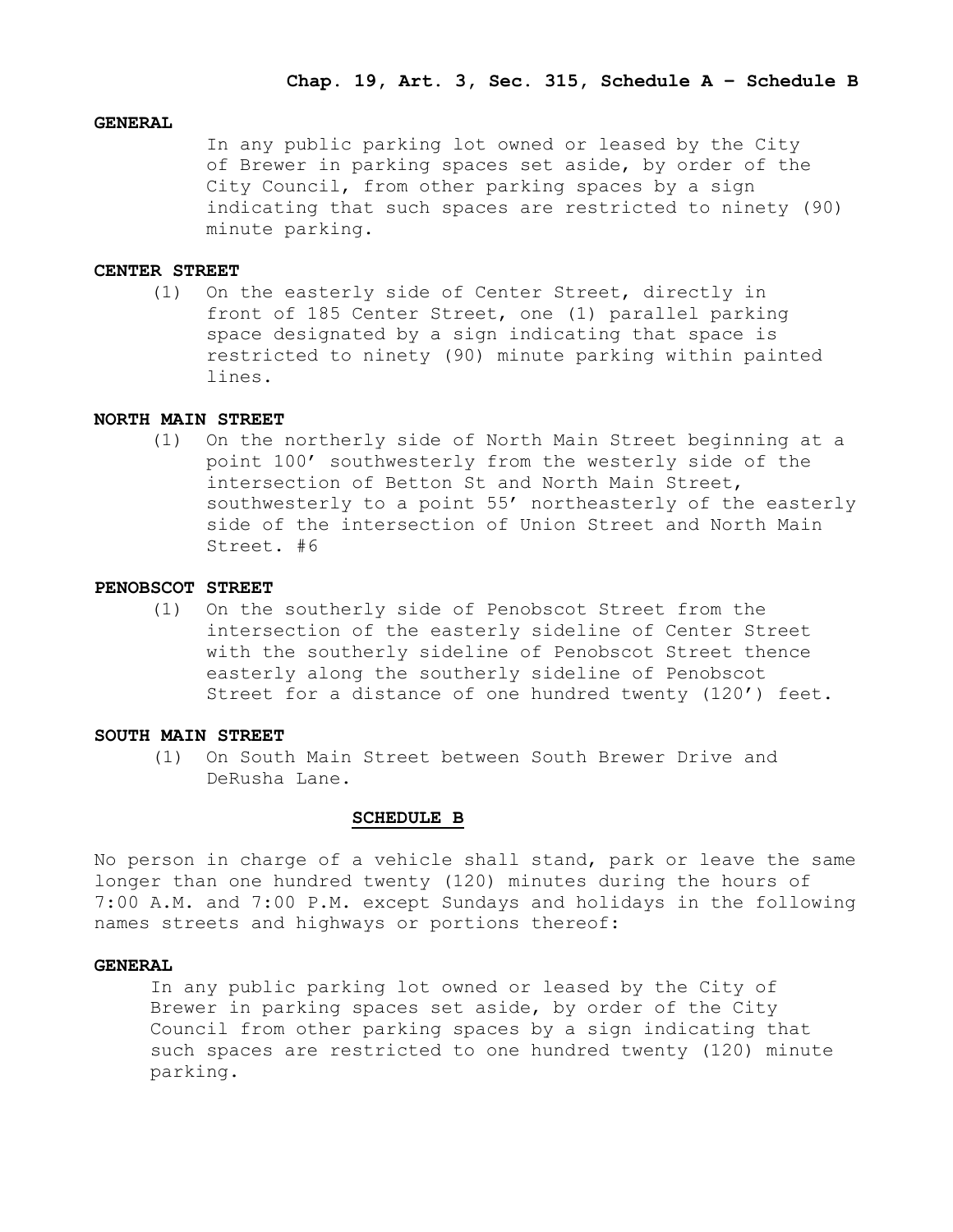### **SCHEDULE C**

No person in charge of a vehicle shall stand, park or leave the same at any time in the following streets:

## **GENERAL**

- (1) In any street or portion of street that the Police Chief has designated as no parking. The authority of the Police Chief in designating no parking areas is limited to times of emergencies and special occasions such as parades and festivals. When the Police Chief closes a street or a portion of a street to parking, said Police Chief, or his agent, shall notify the public of such closing by which clearly point out to the public that said street or portion of a street is closed to parking. The presence of a police officer or other City official or employee at the scene to verbally inform motorists of the parking prohibition shall be considered sufficient public notice of the prohibition. The Police Chief's authority to close streets or portions of streets to parking is limited to periods of time not to exceed seventy two (72) consecutive hours for any one street or portion of street.
- (2) In any public parking lot owned or leased by the City of Brewer in parking spaces set aside, by order of the City Council, from other parking spaces by signs marked with the title of officials or employees of the City of Brewer or marked with the title of an office or department of the City of Brewer. Any orders of the City Council setting aside such parking spaces shall specify the days of the week and the times during the day when parking shall be restricted. The City Clerk shall maintain a list of such designated parking spaces and shall make the list available for public inspection during City Hall office hours.

## **ACME ROAD**

(1) On the generally southerly side of Acme Road from the center of the intersection of Acme Road and Wilson Street, generally westerly for a distance of three hundred (300') feet.

### **AYERS COURT**

(1) On both sides of the street for its entirety.

### **BAKER BOULEVARD**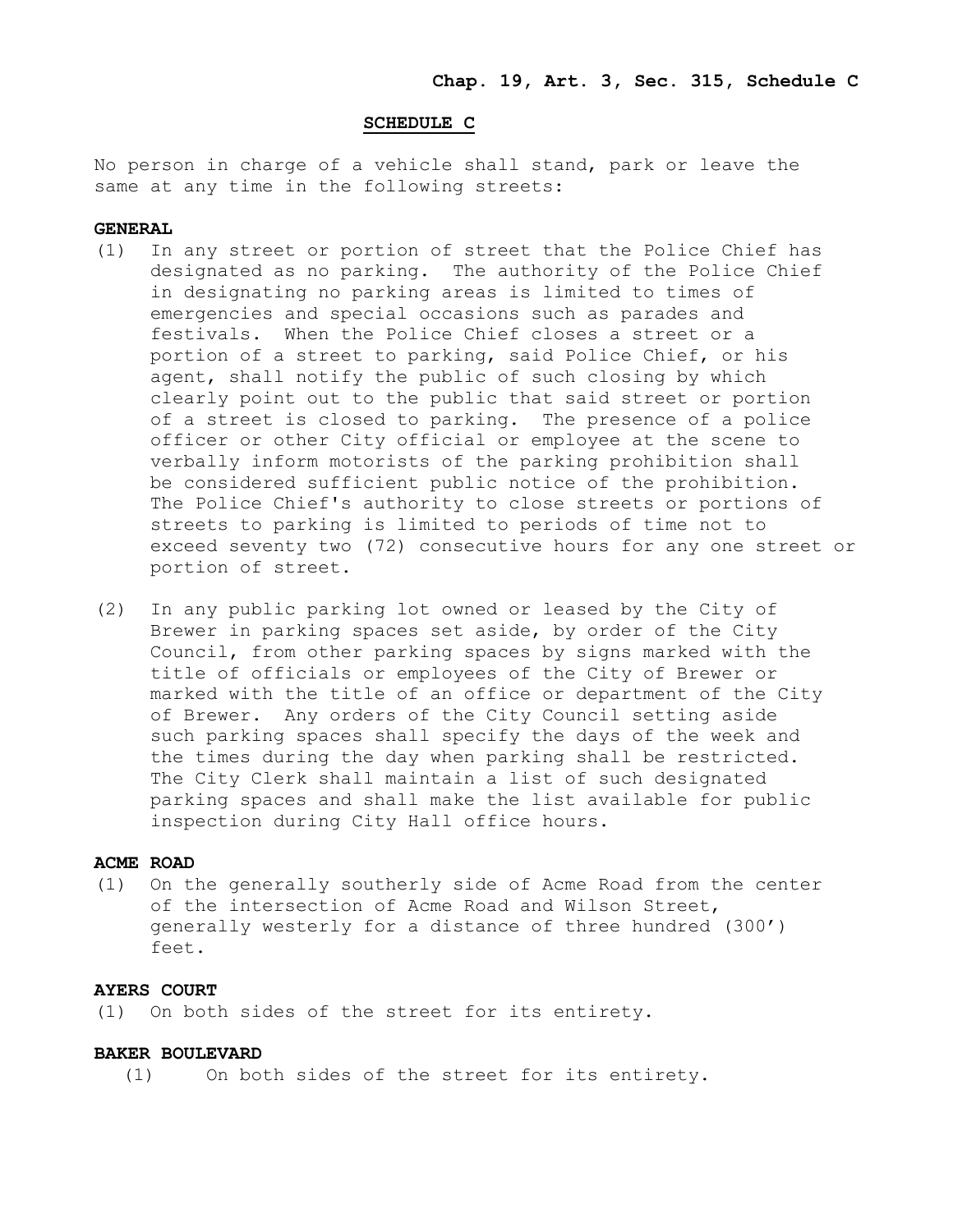## **Chap. 19, Art. 3, Sec. 315, Schedule C (Betton St. – Chambers St.)**

#### **BETTON STREET**

(1) On either side of Betton Street between Penobscot Street and North Main Street except in the designated public parking areas outside the normal travel way.

### **BRIMMER STREET**

- (1) On the easterly side of Brimmer Street from the intersection of the southerly sideline of Fling Street with the easterly sideline of Brimmer Street, thence southeasterly along the easterly sideline of Brimmer Street one hundred thirty (130') feet, more or less to the southerly line of Fling Street Park.
- (2) On the generally northerly and southerly sides of Brimmer Street from the generally easterly sideline of South Main Street, thence easterly for a distance of twenty (20') feet. And on the northerly and southerly side of Brimmer Street from a point twenty (20') feet from the generally easterly sideline of South Main Street to Fling Street from November 1st through April 15th with parking prohibited on the easterly side during even numbered days and on the southerly side during odd numbered days.

### **CALLAGHAN COURT**

(1) On both sides of the street for its entirety.

## **CENTER STREET**

- (1) On the easterly side of Center Street from the center of the intersection of Center Street and Somerset Street, easterly for a distance of three hundred (300') feet.
- (2) On the easterly side of Center Street from the Maine Central Railroad tracks to the intersection of Somerset Street.
- (3) On the easterly side of Center Street beginning at a point one hundred twenty five (125') feet from the intersection of the easterly line of Center Street with the southerly line of North Main Street and extending southerly for a distance of seventy one (71') feet.

#### **CENTRAL AVENUE**

(1) On both sides of the street for its entirety.

#### **CHAMBERLAIN STREET**

(1) On the southerly side of Chamberlain Street between North Main Street and Washington Street during even numbered days of the week. On the northerly side of Chamberlain Street between North Main Street and Washington Street during odd numbered days of the week.

### **CHAMBERS STREET**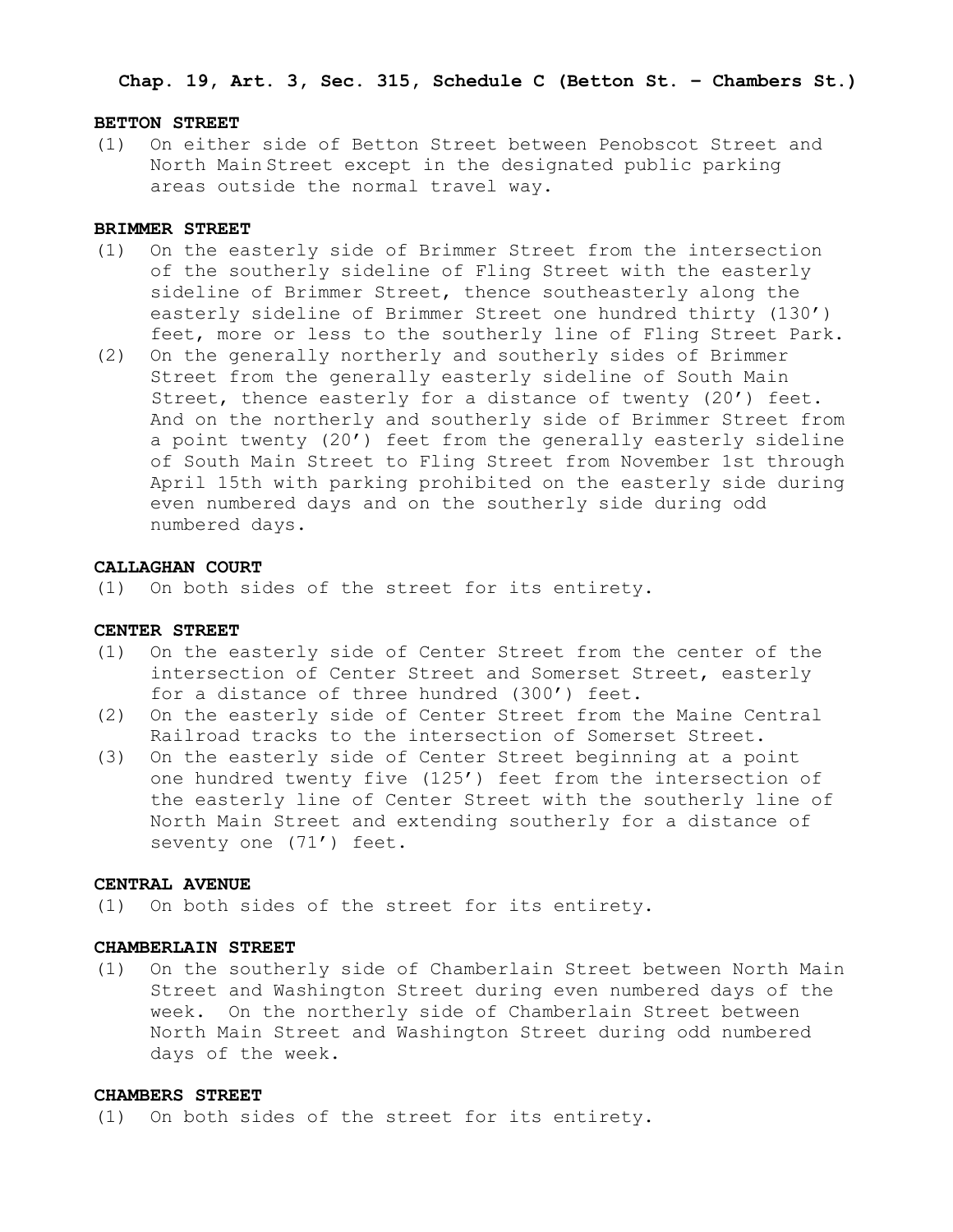**Chap. 19, Art. 3, Sec. 315, Schedule C (Church St. – Elmwood St.)**

#### **CHURCH STREET**

- (1) On the northwesterly portion of Church Street along the northerly side of said street for a distance of two hundred thirty five (235') feet northwesterly from the northwest curb of the North Main Street - Church Street intersection.
- (2) On the northwesterly portion of Church Street along the southerly side of said street for a distance of one hundred thirty five (135') feet northwesterly from the southwesterly curb of the North Main Street - Church Street intersection.
- (3) On the southeasterly portion of Church Street from No. Main Street to the terminus of Church Street.

## **CLISHAM ROAD**

(1) Along the westerly portion of Clisham Road, beginning at the intersection of the northerly side of Wilson Street and the westerly side of Clisham Road a distance of four hundred fifty (450') feet.

## **COFFIN AVENUE**

(1) On the generally Westerly side of Coffin Avenue.

### **COLONIAL CIRCLE**

(1) On the generally northerly side of Colonial Circle from the center of the intersection of Colonial Circle and Chamberlain Street, generally easterly for a distance of two hundred and sixty (260') feet.

#### **COVE STREET**

(1) On both sides of the street for its entirety.

### **DARBY LANE**

(1) On both sides of the street for its entirety.

### **DERUSHA LANE**

(1) On both sides of the street for its entirety.

### **DIRIGO DRIVE**

(1) On both sides of the street for its entirety

### **DOYLE COURT**

(1) On both sides of the street for its entirety.

## **EAST ROAD**

(1) On the westerly side of East Road

#### **ELMWOOD STREET**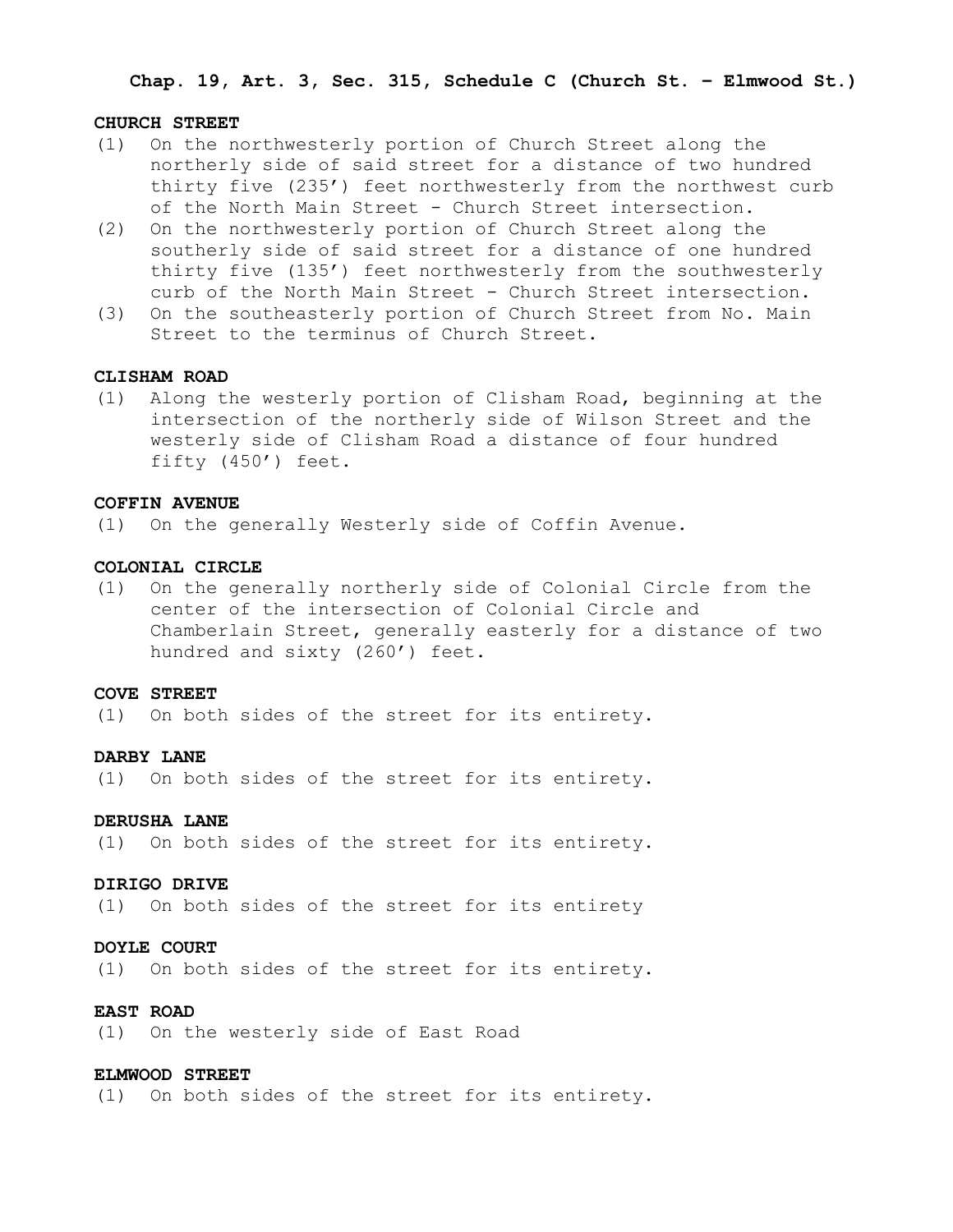**Chap. 19, Art. 3, Sec. 315, Schedule C (First St. – Harris St.)**

#### **FIRST STREET**

(1) On both sides of the street for its entirety.

### **FLING STREET**

- (1) On the southerly side of Fling Street from the intersection of the easterly sideline of Brimmer Street with the southerly side of Fling Street, thence easterly along the southerly sideline of Fling Street, one hundred eighty six (186') feet, more or less, to the easterly line of the Fling Street Park.
- (2) On the generally northerly side Fling Street, beginning at the northeasterly intersection of Fling Street and Spring Street for a distance of 100' in an northeasterly direction.
- (3) Parking is permitted on the easterly side of Fling Street between the intersection of School Street to the intersection of Brimmer Street during even numbered days of the week. On the westerly side of Fling Street between the intersection of School Street to the intersection of Brimmer Street during odd numbered days of the week.

### **GARFIELD AVENUE**

(1) On both sides of the street for its entirety

## **GETCHELL STREET**

(1) On both sides of the street for its entirety.

#### **GIBBONS COURT**

(1) On both sides of the street for its entirety.

#### **GOUPEE STREET**

(1) On both sides of the street for its entirety.

## **GREENPOINT ROAD**

(1) On both sides of Green Point Road between Wilson Street and the Interstate 395 overpass.

## **HARDY STREET**

(1) On both sides of the street for its entirety

### **HARLOW STREET**

(1) On the generally easterly and westerly sides of Harlow Street from the intersection of North Main Street southerly for a distance of seventy-five (75) feet.

## **HARRIS STREET**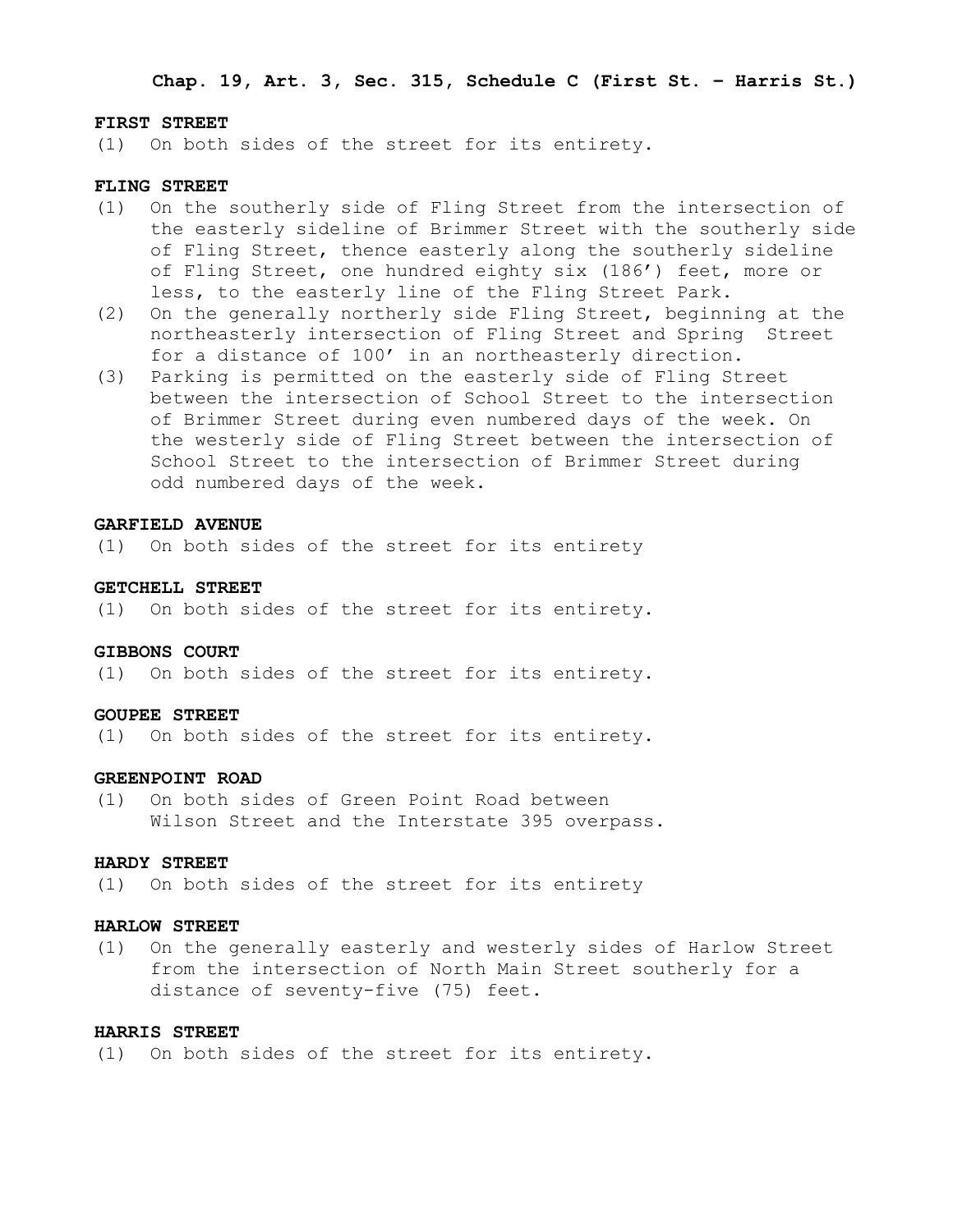#### **HIGH STREET**

(1) On both sides of the street for its entirety

## **HOWARD STREET**

(1) On both sides of the street for its entirety.

## **IVERS STREET**

(1) On the northerly side of Ivers Street

### **JORDAN STREET**

- (1) On the southerly side of Jordan Street between Center Street and State Street.
- (2) On the northerly side of Jordan Street from the intersection of the northerly line of Jordan Street with the southerly line of State Street and extending westerly for a distance of sixty-six (66') feet.

## **KING'S COURT**

(1) On King's Court from the intersection of King's Court and South Main Street to First Street

### **MANN'S COURT**

(1) On both sides of the street for its entirety.

## **MIDDLE COURT**

(1) On both sides of the street for its entirety.

#### **MULLEN WAY**

(1) On both sides of the street for its entirety

### **NORTH MAIN STREET**

- (1) From Wilson Street northeasterly to Union Street on both sides of the road
- (2) On the westerly side of North Main Street between Riverview Terrace and Gilmore Street, a distance of five hundred (500') feet, more or less.
- (3) On the easterly side of North Main Street between Silk Street and the entrance to North Brewer Shopping Center, a distance of about seven hundred fifty (750') feet, more or less.
- (4) On the either side of North Main Street from the center of the intersection of State Street and North Main Street to the center of the intersection of Chamberlain Street.
- (5) On either side of North Main Street from State Street to Betton/Parker Streets.
- (6) On the easterly side of North Main Street between Parker Street and Church Street. #6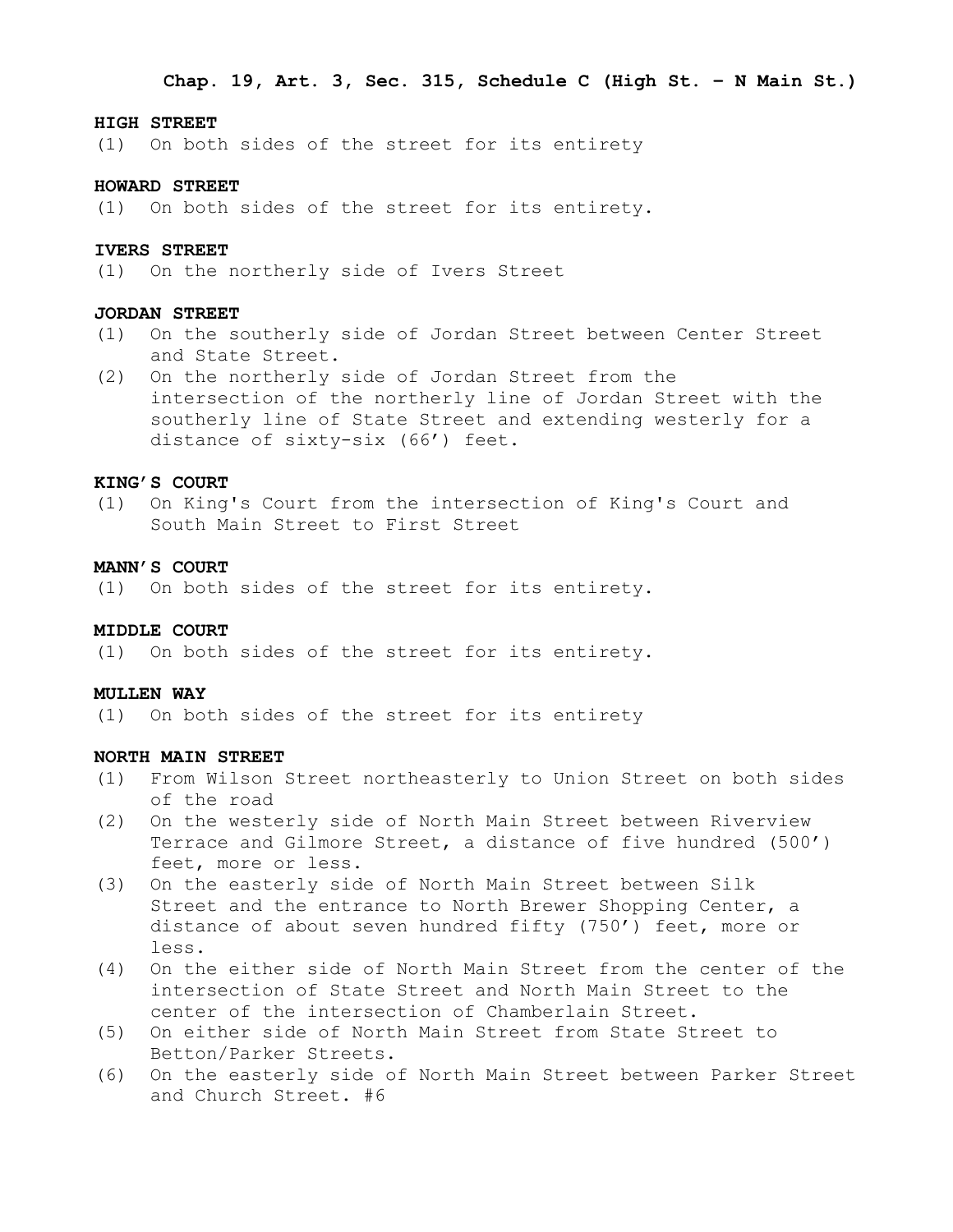**Chap. 19, Art. 3, Sec. 315, Schedule C (North Rd. – Pendleton St.)**

#### **NORTH ROAD**

(1) On the northerly side of North Road

## **OAK STREET**

- (1) On the northeasterly side of Oak Street from South Main Street northerly for a distance of forty (40') feet.
- (2) On the southwesterly side of Oak Street from South Main Street northerly for a distance of two hundred twenty (220') feet.

## **PARKER STREET**

- (1) On the northeasterly side of Parker Street from the Maine Central Railroad tracks to East Summer Street except where parking spaces have been provided by curbing on the northeasterly side of Parker Street. These areas are to be for residential parking only, no parking of trailers or commercial vehicles or for more than a continuous period of 24 (twentyfour) hours.
- (2) On the northeasterly and southwesterly sides of Parker Street from the Maine Central Railroad tracks to Somerset Street except that there shall be a fifteen (15) minute loading zone, Fifty (50') feet in length, adjacent to the entrance to the business at 93 Parker Street.
- (3) On the southwesterly side of Parker Street from Somerset Street to Wilson Street.
- (4) On both sides of Parker Street from East Summer Street to North Main Street. (#8)
- (5) On the northeasterly side of Parker Street from the intersection of Somerset Street, southerly for a distance of 100 feet.

# **PARKWAY SOUTH**

- (1) On either side of Parkway south from the intersection of Parkway South and Wilson Street to the intersection with Robertson Boulevard.
- (2) On the Easterly and Westerly side of Parkway South between Grove Street and Robinhood Drive.

## **PATTEN COURT**

(1) On both sides of the street for its entirety.

### **PENDLETON STREET**

- (1) On the generally westerly side of Pendleton Street from the corner of the intersection of Pendleton Street and So. Main Street for a distance of sixty two (62') feet.
- (2) On the Northerly and Southerly side of Pendleton Street between Parkway South and Sky View Avenue between the hours of 7:00 a.m. until 3:00 p.m. Monday through Friday while school is in session.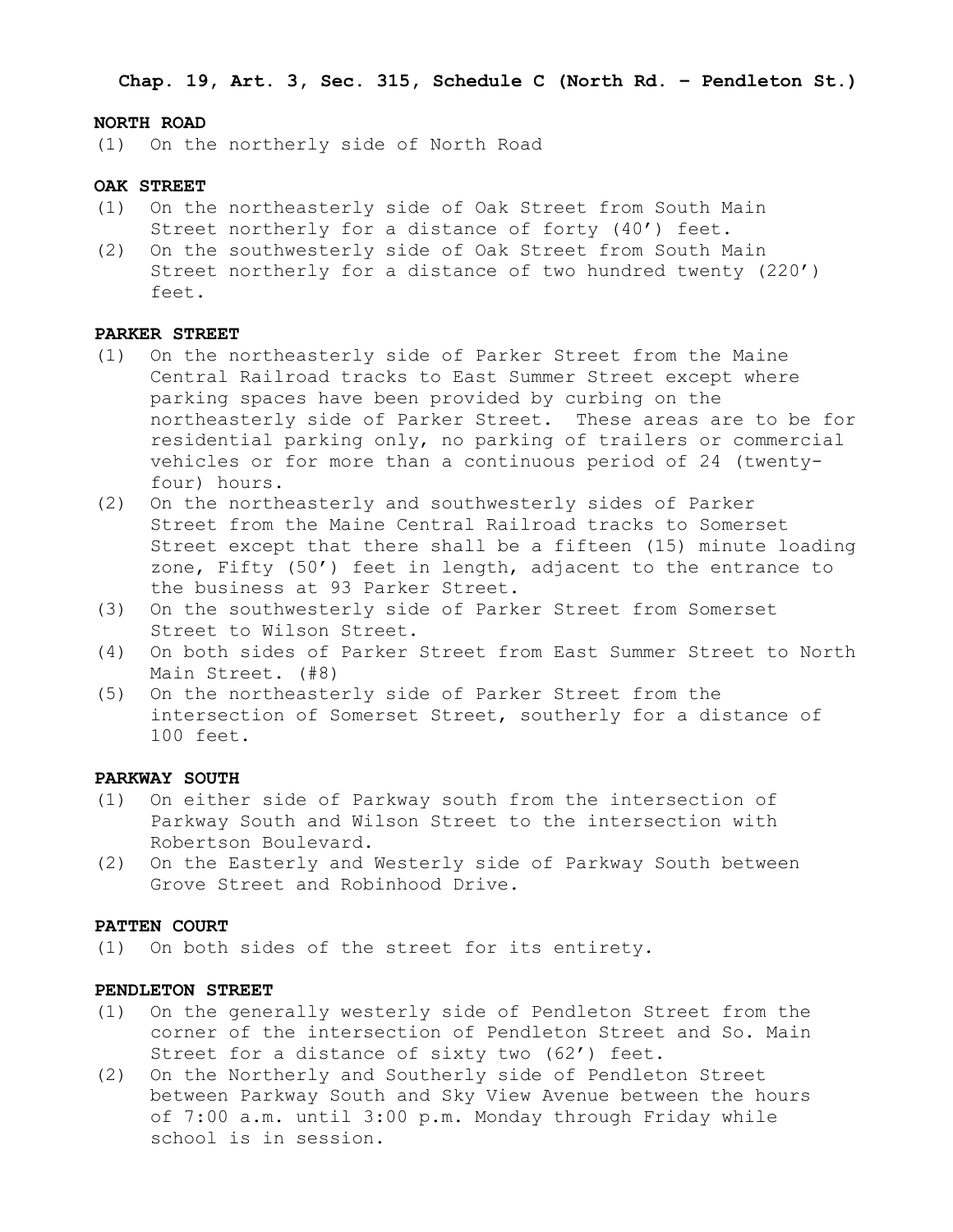**Chap. 19, Art. 3, Sec. 315, Schedule C (Penobscot St.– Somerset St.)**

### **PENOBSCOT STREET**

- (1) On Penobscot Street from the intersection of Church Street Northeasterly to the beginning of the 19-space municipal parking lot on both sides of the street.
- (2) On the north side of Penobscot Street between State Street and Betton Street.
- (3) On the south side of Penobscot Street between Center Street and Betton Street.

## **PIERCE ROAD**

(1) On the generally southerly side of Pierce Road from the center of the intersection of Pierce Road and Wilson Street, generally easterly for a distance of one thousand (1,000') feet.

### **PLEASANT STREET**

(1) On both sides of the street for its entirety.

### **RAYMOND STREET**

(1) On both sides of the street for its entirety.

#### **RINFRET DRIVE**

(1) On both sides of the street for its entirety

## **ROONEY STREET**

(1) On both sides of the street for its entirety

## **ROOSEVELT AVENUE**

(1) On both sides of the street for its entirety

## **SCHOOL STREET**

(1) On the generally northerly side of School Street from the generally easterly sideline of So. Main Street, thence easterly for a distance of seventy five (75') feet.

#### **SILK STREET**

(1) On the easterly side of Silk Street from the southeasterly corner of the intersection of North Main Street and Silk Street, for a distance of one hundred ninety (190') feet in a southerly direction.

## **SOMERSET STREET**

(1) On the generally northwesterly side of Somerset Street from the generally northerly sideline of Parker Street, two hundred sixty four (264') feet northeasterly to the generally southerly sideline of Center Street.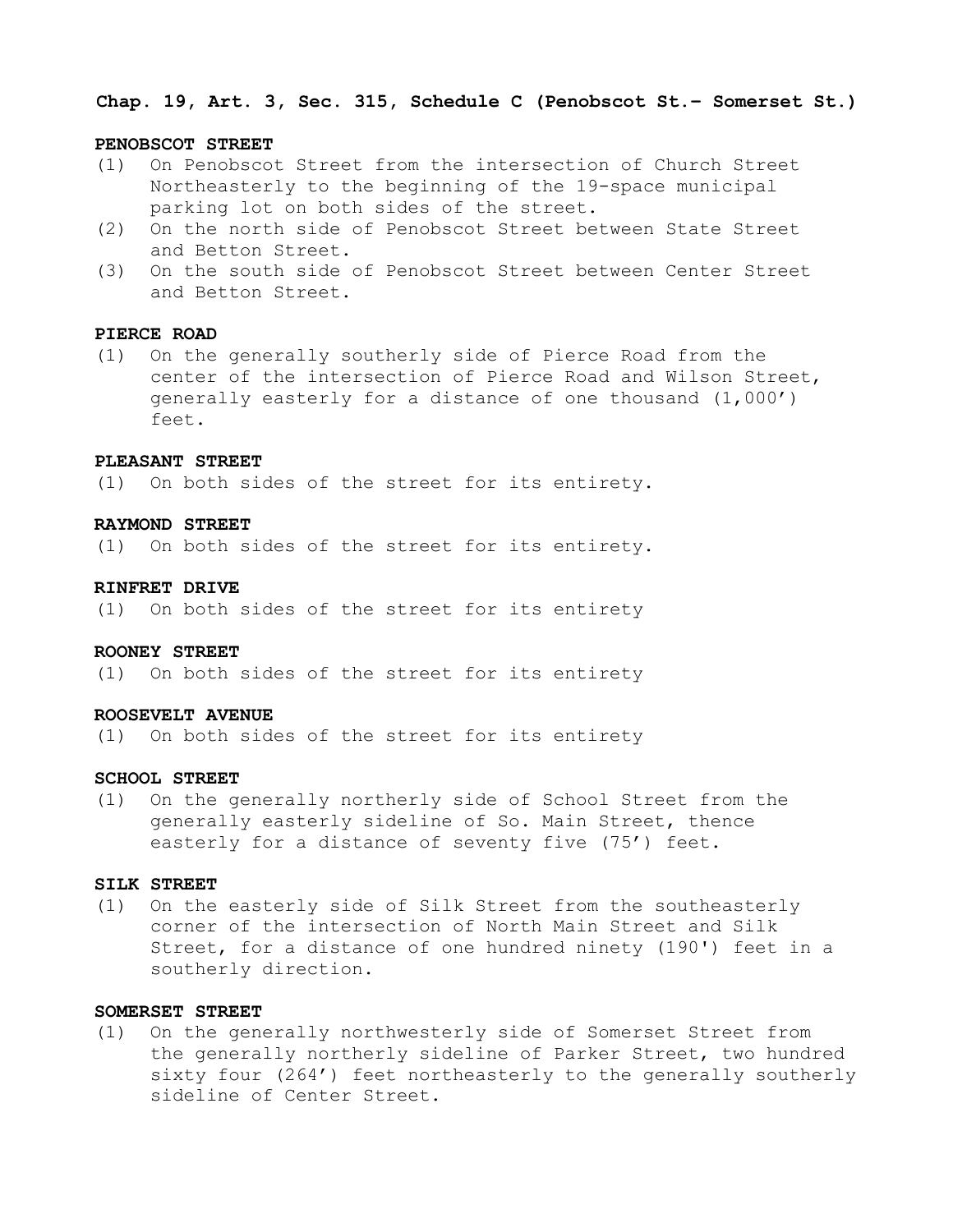**Chap. 19, Art. 3, Sec. 315, Schedule C (Soucie Ln. – Sparks Ave.)**

### **SOUCIE LANE**

(1) On both sides of the street for its entirety

## **SOUTH MAIN STREET**

- (1) On the northerly side of South Main Street from the center of the intersection of North Main - South Main - Wilson Street, southwesterly for a distance of two hundred fifteen (215') feet.
- (2) On the southerly side of South Main Street from the center of the intersection of North Main -South Main - Wilson Street, southwesterly to Brimmer Street, except that parking will be permitted between 6:00 P.M. and 7:00 A.M. on weekdays and on Saturdays, Sundays and holidays from a point one hundred seventy five (175') feet from the center of the intersection of North Main - South Main - Wilson Street southwesterly to Brimmer Street.
- (3) On the generally northerly side of South Main Street, beginning at the centerline of Hardy Street and ending at a point two hundred (200') feet northeasterly of the centerline of Hardy Street and also from a point four hundred eighty (480') feet northeasterly from the centerline of Hardy street to a point six hundred and five (605') feet northeasterly of the centerline of Hardy Street. (#3)
- (4) On the westerly side of South Main Street from the intersection of South Main Street with the northerly side of the entrance road to the former Eastern Fine Paper Co., for a distance of forty (40') feet in a northerly direction.
- (5) On the westerly side of South Main Street from the intersection of Oak Street, southerly for a distance of forty  $(40')$  feet.
- (6) On the westerly side of South Main Street from the intersection of Oak Street, northerly for a distance of fifty three (53') feet.
- (7) On the generally westerly side of So. Main Street from the corner of So. Main Street, and Chambers Street intersection northerly for a distance of forty (40') feet.
- (8) On the easterly side of South Main Street from a point133 feet from the southerly corner of the intersection of South Main Street and DeRusha Lane for a distance of 67 feet in a southerly direction. The intent of this section is to prohibit parking in front of the properties at 512 and 514 South Main Street.

## **SOUTH ROAD**

(1) On either side of the median strip on South Road

## **SPARKS AVENUE**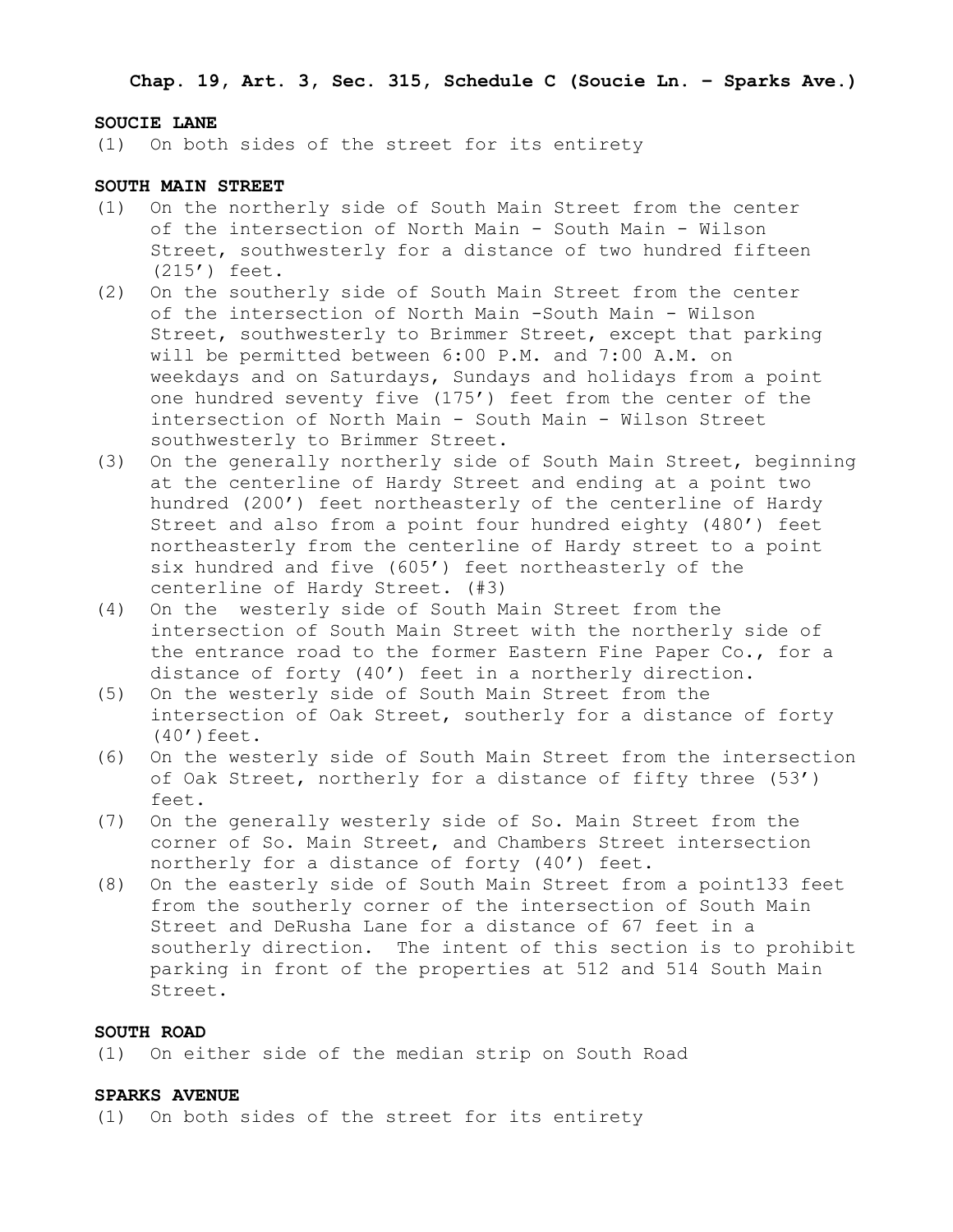**Chap. 19, Art. 3, Sec. 315, Schedule C (Spring St. – Wilson St. (5))**

#### **SPRING STREET**

- (1) On the generally northerly side of Spring Street from the generally easterly sideline of So. Main Street, thence easterly for a distance of seventy five (75') feet.
- (2) On the generally northerly side of Spring Street, beginning two hundred fifty (250') feet generally westerly of the northwest corner of the Fling Street and Spring Street intersection and continuing generally northerly for a distance of one hundred sixty five (165') feet.

### **STATE STREET**

(1) On both sides of the street for its entirety

### **TIBBETTS STREET**

(1) On both sides of Tibbetts Street from the Maine Central Railroad right-of-way, southeasterly to the terminus of Tibbetts Street.

#### **WASHINGTON STREET**

- (1) On the northerly and southerly sides of Washington Street northeasterly for distances of eighty-three (83') feet and one hundred thirty-three (133') feet, respectively, from the center of the intersection of Washington Street, and State Street.
- (2) On the generally northerly and southerly sides of Washington Street from the generally easterly sideline of Chamberlain Street, thence easterly for a distance of one hundred eight (108') feet and on the generally northerly and southerly sides of Washington Street from the generally westerly sideline of Chamberlain Street, thence westerly for a distance of one hundred eight (108') feet.

## **WEST ROAD**

(1) On the easterly side of West Road

## **WILSON STREET**

- (1) From the intersection of North and South Main Streets to the Joshua Chamberlain Bridge on both sides of the street.
- (2) On both sides of Wilson Street from the center of the intersection of North Main-South Main and Wilson to the Maine Central Railroad Tracks. (#10)
- (3) On the easterly side of Wilson Street from the Wilson Street - State Street intersection northerly to the southerly corner of the southerly entrance to the municipal auditorium lot.
- (4) On the easterly side of Wilson Street from Blake Street to Highland Avenue.
- (5) On the easterly and westerly sides of Wilson Street from the Maine Central Railroad tracks to Blake Street.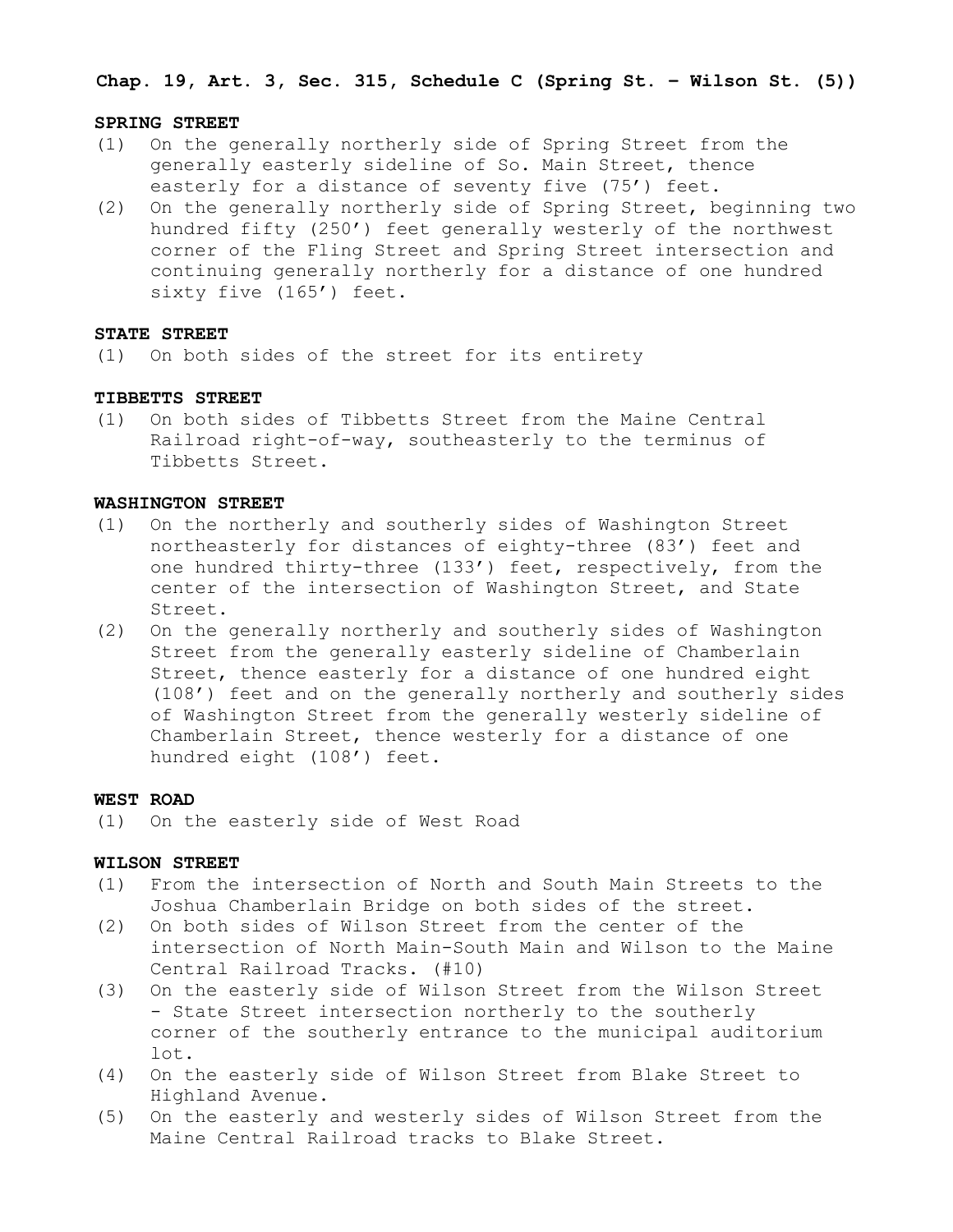## **Chap. 19, Art. 3, Sec. 315, Schedule C (Wilson St. (6)) – Schedule D**

(6) On the westerly side of Wilson Street from the northerly corner of the Wilson Street and Acme Road intersection generally northerly for a distance of One Hundred Twenty Six (126') feet.

### **UNION STREET**

- (1) On the easterly side of Union Street between North Main Street and East Summer Street.
- (2) On the westerly side of Union Street from North Main Street in a northerly direction to the terminus of Union Street.
- (3) On the easterly side of Union Street from North Main Street northerly for a distance of one hundred fifty six (156') feet, except for City Hall use only.

#### **SCHEDULE D**

No person in charge of a vehicle shall stand, park or leave the same longer than sixty (60) minutes during the hours of 8:00 A.M. and 6:00 P.M. except Sundays and holidays in the following named Streets and highways or portions thereof:

## **GENERAL**

(1) In any public parking lot owned or leased by the City of Brewer in parking spaces set aside, by order of the City Council, from other parking spaces by a sign indicating that such spaces are restricted to sixty (60) minute parking.

#### **CENTER STREET**

(1) On both sides of Center Street between Penobscot Street and North Main Street.

### **CHURCH STREET**

(1) On the northwesterly side of Church Street beginning at a point one hundred thirty-five (135') feet from the intersection of the westerly line of Church Street with the northerly line of North Main Street and extending northerly for a distance of forty-six (46') feet.

## **NORTH MAIN STREET**

(1) On the northerly side of North Main Street in the public parking lot adjacent to 222 North Main Street and 101-103 Center Street.

## **WASHINGTON STREET**

(1) On the southerly side of Washington Street from the intersection of Washington Street and State Street, westerly to a point ten (10') feet easterly of the fire hydrant installed on Washington Street in 1998. The intent of this amendment is to limit parking adjacent to the Washington Street side of the property shown on City Tax Map 30 as Lot 139.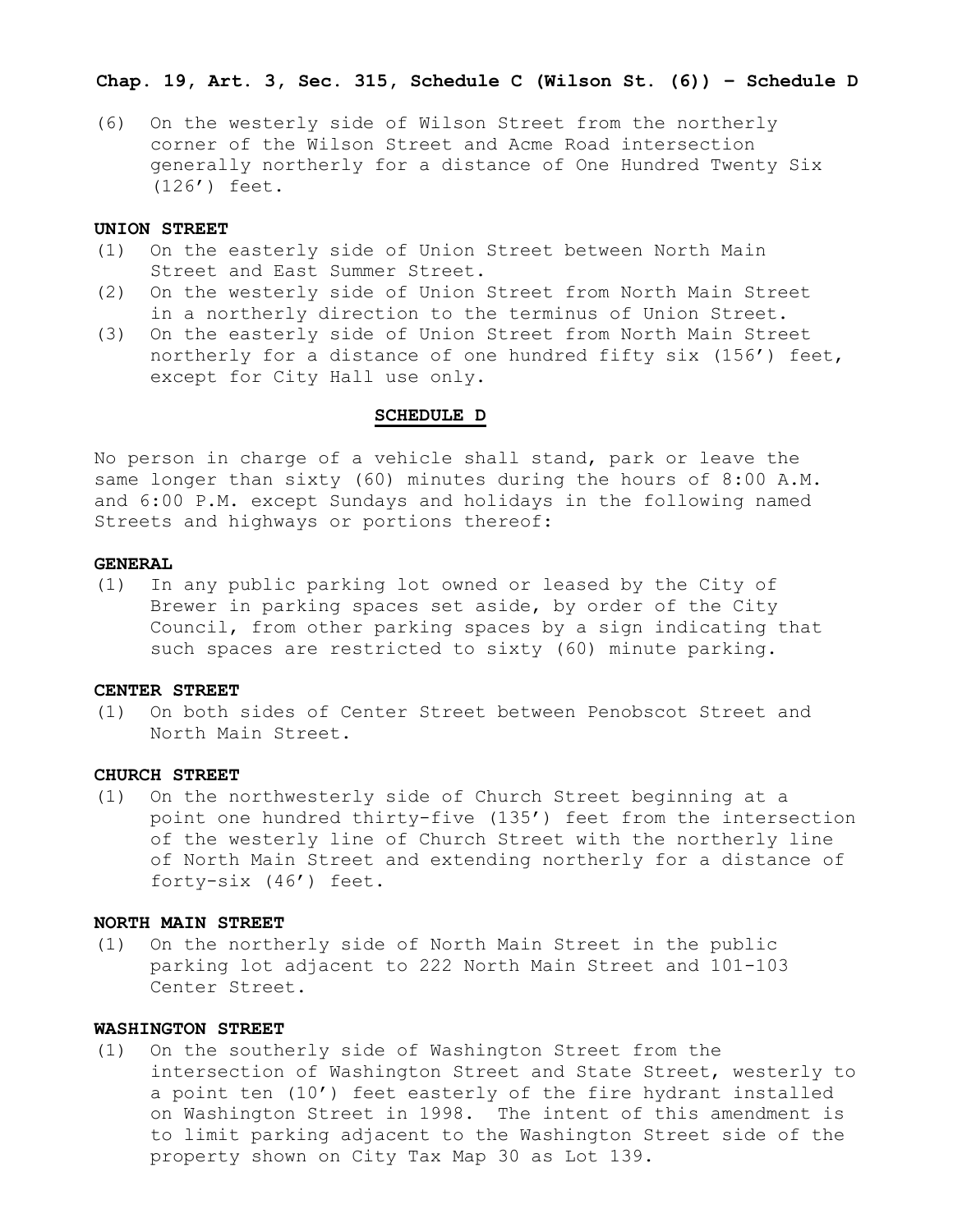### **SCHEDULE E**

(1) No person in charge of a vehicle shall allow the vehicle to stand, be parked, or left between the hours of 1:00 A.M. and 6:00 A.M. in the following named streets, highways or places between November 1 and March 31 of each year.

#### **CHURCH STREET**

- (1) The lot on Church Street leased by the City from the First Congregational Church of the United Church of Christ and used for public off-street parking.
- (2) The City Hall parking lot on Church Street.
- (2) No person in charge of a vehicle shall allow the vehicle to stand, be parked or left in any of the following named streets, highways or places, between April 1 and October 31 for more than forty-eight (48) consecutive hours:

#### **CHURCH STREET**

- (1) The lot on Church Street leased by the City from the First Congregational Church of the United Church of Christ and used for public off-street parking.
- (2) The City Hall parking lot on Church Street.
- (3) Any vehicle left in violation of this schedule may be towed and stored at the owner's expense and/or the person in charge of the vehicle shall be subject to the penalties as provided in this Chapter.

### **SCHEDULE F**

(1) No person in charge of a vehicle shall allow the vehicle to stand, be parked or left in the following named streets, highways or places except vehicles bearing special registration plates or placards issued by the Maine Secretary of State or a similar plate or placard issued by another state or Canada, bearing the international symbol for accessibility.

## **GENERAL**

- (1) In any public parking lot owned or leased by the City of Brewer in parking spaces set aside, by order of the City Council from other parking spaces by a sign indicating that such spaces are reserved for the vehicles of handicapped persons.
- (2) In any private off-street parking lot where parking spaces have been set aside for vehicles of handicapped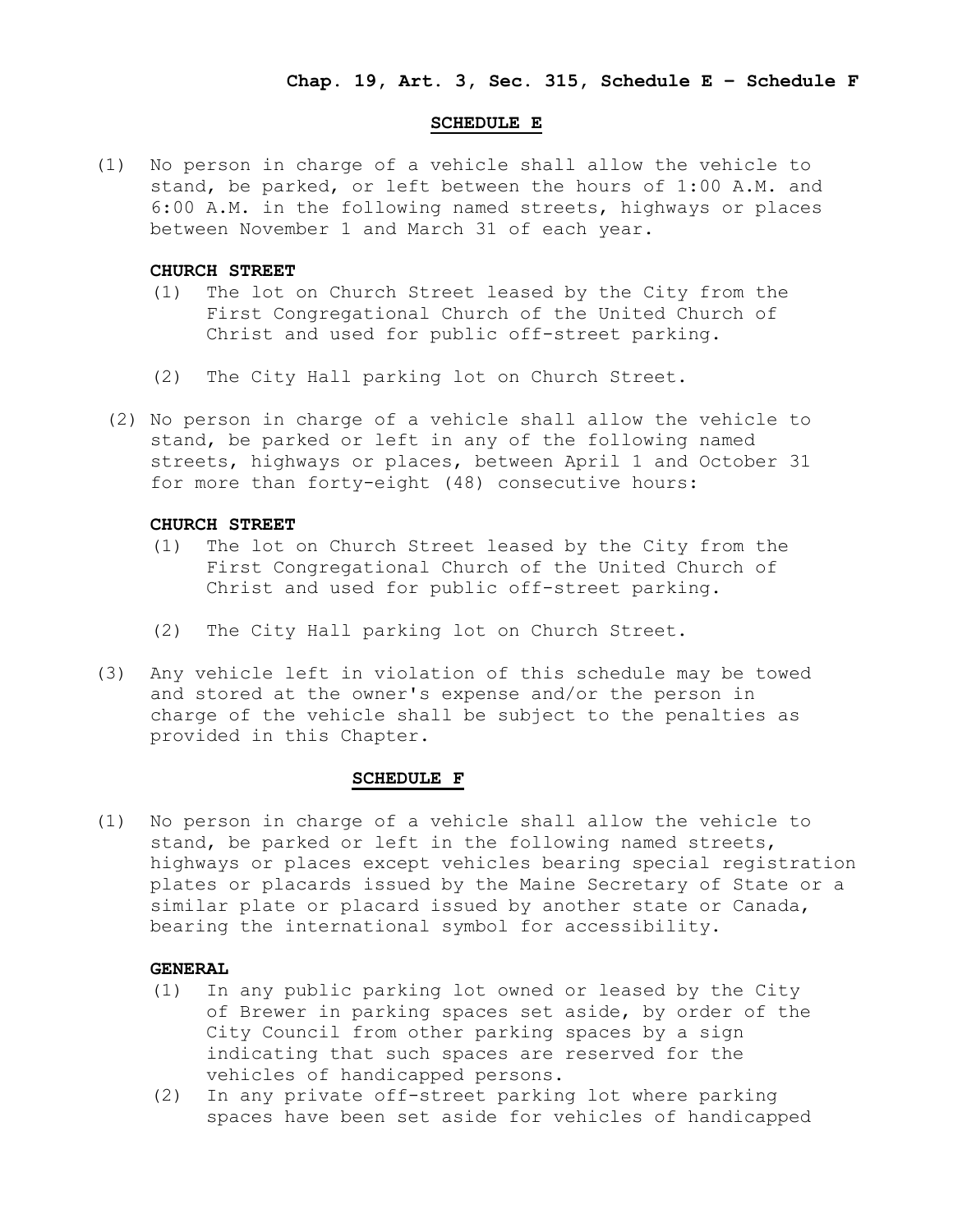## **Chap. 19, Art. 3, Sec. 315, Schedule F (continued)**

persons and are so designated by sign and/or pavement markings indicated that such spaces are reserved for handicapped persons and the City has written authorization to enforce disability parking on private property from the property owner or the property owner's agent.

## **IVERS STREET**

(h) On the south side of Ivers Street, starting at a point ninety five (95') feet from the west side of South Main Street and ending at a point one hundred forty five (145') feet from the west side of South Main Street.

## **NORTH MAIN STREET**

(1) One parking space adjacent to the property at 98 North Main Street. #7

## **SOUTH MAIN STREET**

- (1) Two parking spaces on the westerly side of South Main Street, adjacent to the Second Congregational Church, 607 South Main Street.
- (2) One parking space on South Main Street in front of 451 So. Main Street.
- (3) One parking space adjacent to the property at 513 South Main Street.

## **UNION STREET**

- (1) One parking space on the north side of Union Street adjacent to the Brewer City Hall. Said space shall be the existing designated space closest to North Main Street.
- (2) Any vehicle left in violation of this schedule may be towed and stored at the owners expense and/or the person in charge of the vehicle shall be subject to a fine of two hundred (\$200.00) dollars upon a complaint filed with any court against such owner and/or person in charge. Any person accused of a violation of this Schedule may voluntarily waive his or her right to appear and defend before any court the charges made against him or her for such illegal parking by paying to the City the sum of one hundred(\$100.00) dollars within thirty (30) days following the date such alleged offense was committed.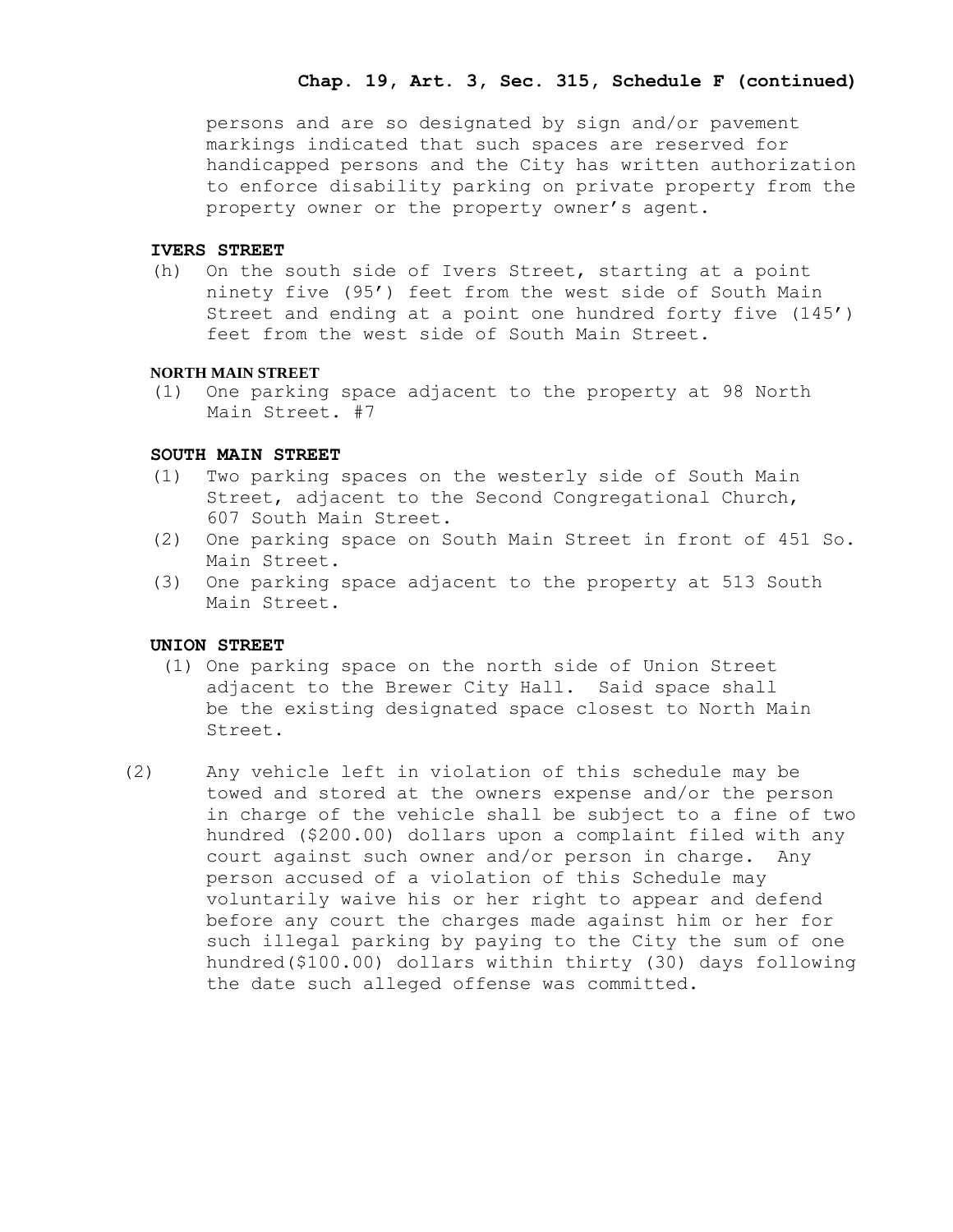### **SCHEDULE G**

No person in charge of a vehicle shall allow the vehicle to stand, be parked, or left in the following named streets, highways or places longer than thirty (30) minutes during the hours of 8:00 A.M. and 6:00 P.M. except Sundays and Holidays:

### **GENERAL**

(1) In any public parking lot owned or leased by the City of Brewer in parking spaces set aside by order of the City Council, from other parking spaces by a sign indicating that such spaces are restricted to thirty (30) minute parking.

#### **NORTH MAIN STREET**

 (1) On the southerly side of North Main Street from Church Street westerly to Union Street

#### **SCHEDULE H**

No person in charge of a vehicle shall allow the vehicle to stand, be parked, or left in the following named streets, highways or spaces longer than then ten (10) minutes during the hours of 8:00 A.M. and 6:00 P.M. except Sundays and holidays.

## **GENERAL**

(1) In any public parking lot owned or leased by the City of Brewer in parking spaces set aside by order of the City Council, from other parking spaces by a sign indicating that such spaces are restricted to ten (10) minute parking.

**SECTION 316.** No person shall stop, stand or park a vehicle for any purpose or period of time other than for the expeditious loading or unloading of passengers in any place marked as a passenger zone or loading zone during hours when the regulations applicable to such passenger and loading zones are effective, and then only for a period not to exceed three (3) minutes.

**SECTION 317.** The driver of a bus or taxicab shall not stand or park upon any street in any business district at any place other than at a bus stop or taxicab stand respectively except that this provision shall not prevent the driver of any such vehicles from temporarily stopping in accordance with other stopping or parking regulations at any place for the purpose of and while actually engaged in loading or unloading passengers.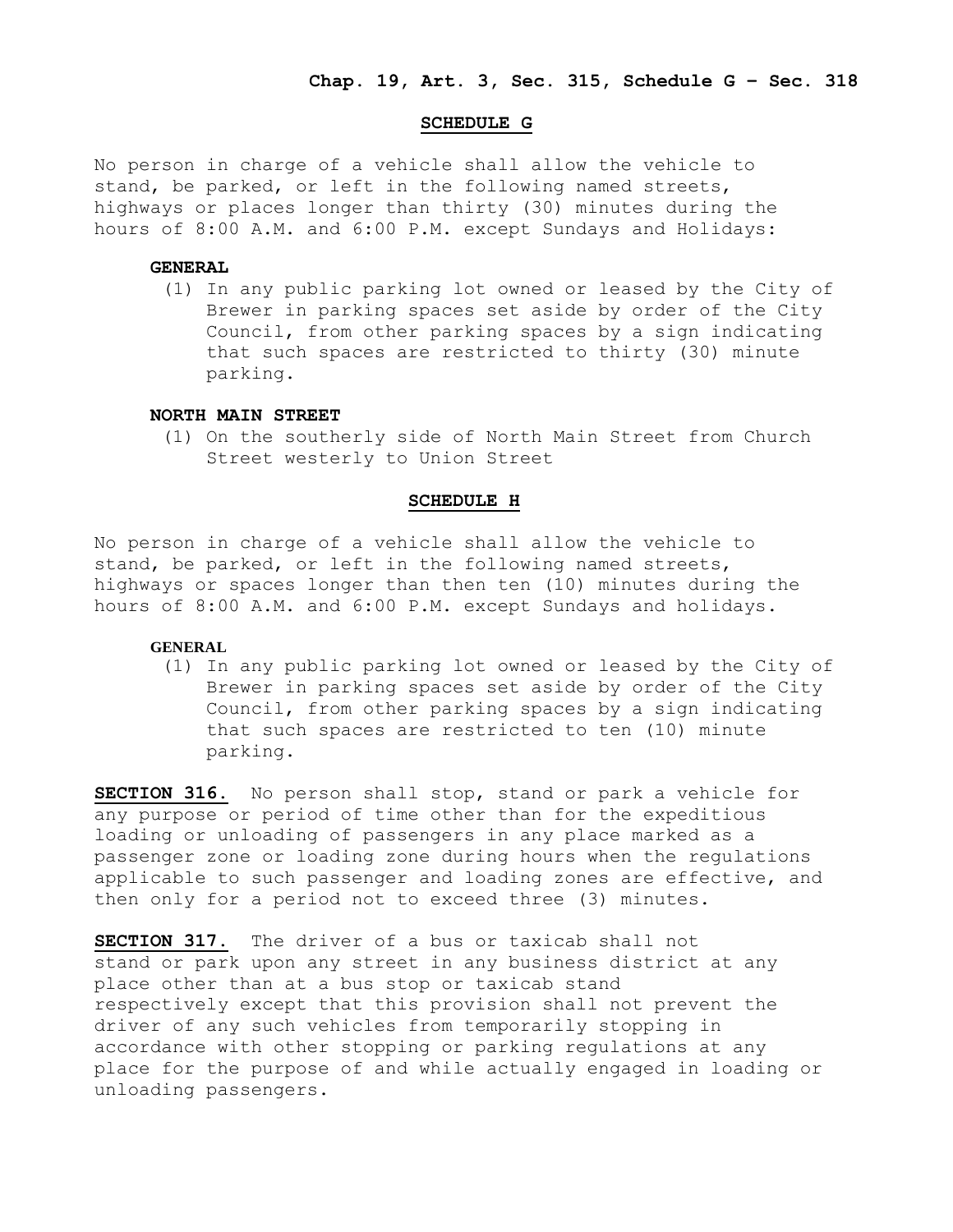**SECTION 318.** No person shall stand or park a vehicle in a roadway other than parallel with the edge of the roadway, headed in the direction of traffic, and with the curb-side wheels of the vehicle within six (6) inches of the edge of the roadway, except as provided in the following paragraphs:

- (a) Upon those streets which have been marked or signed for angle parking, vehicles shall be parked at the angle to the curb indicated by such mark or signs.
- (b) In places where and at hours when stopping for the loading or unloading of merchandise or materials is permitted, vehicles used for transportation of merchandise or materials may back into the curb in accordance with the provisions of this ordinance.

**SECTION 319.** No person shall stand or park a vehicle upon any roadway for the principal purpose of:

- (a) Displaying it for sale
- (b) Washing, greasing or repairing such vehicle except repairs necessitated by an emergency.

**SECTION 320.** No person shall stop, stand or park a vehicle, except when necessary to avoid conflict with other traffic or in compliance with the directions of a police officer or traffic control device, in any of the following places.

- 1. On a sidewalk
- 2. In front of a public or private driveway
- 3. Within an intersection
- 4. Within fifteen (15') feet of a fire hydrant
- 5. On a crosswalk, or within 20' of either side of a crosswalk.
- 6. On the roadway side of any vehicle stopped upon a highway or parked at the edge or curb of a street
- 7. Upon a bridge
- 8. At any place where official signs prohibit stopping.
- 9. At any place where a police officer prohibits stopping.
- 10. On the side of any street adjacent to a portion of said street marked with yellow paint to indicate that parking is prohibited in that location by this Ordinance.

**SECTION 321.** No person shall stop, park or leave any motor vehicle within five hundred(500') feet of any fire, unless so directed by a Police or Fire Department officer. This section shall not apply to fire, police or public emergency equipment.

**SECTION 322.** The ownership of an automobile parked in violation of any provision of this ordinance shall be prima facie evidence that it was so parked by the owner thereof.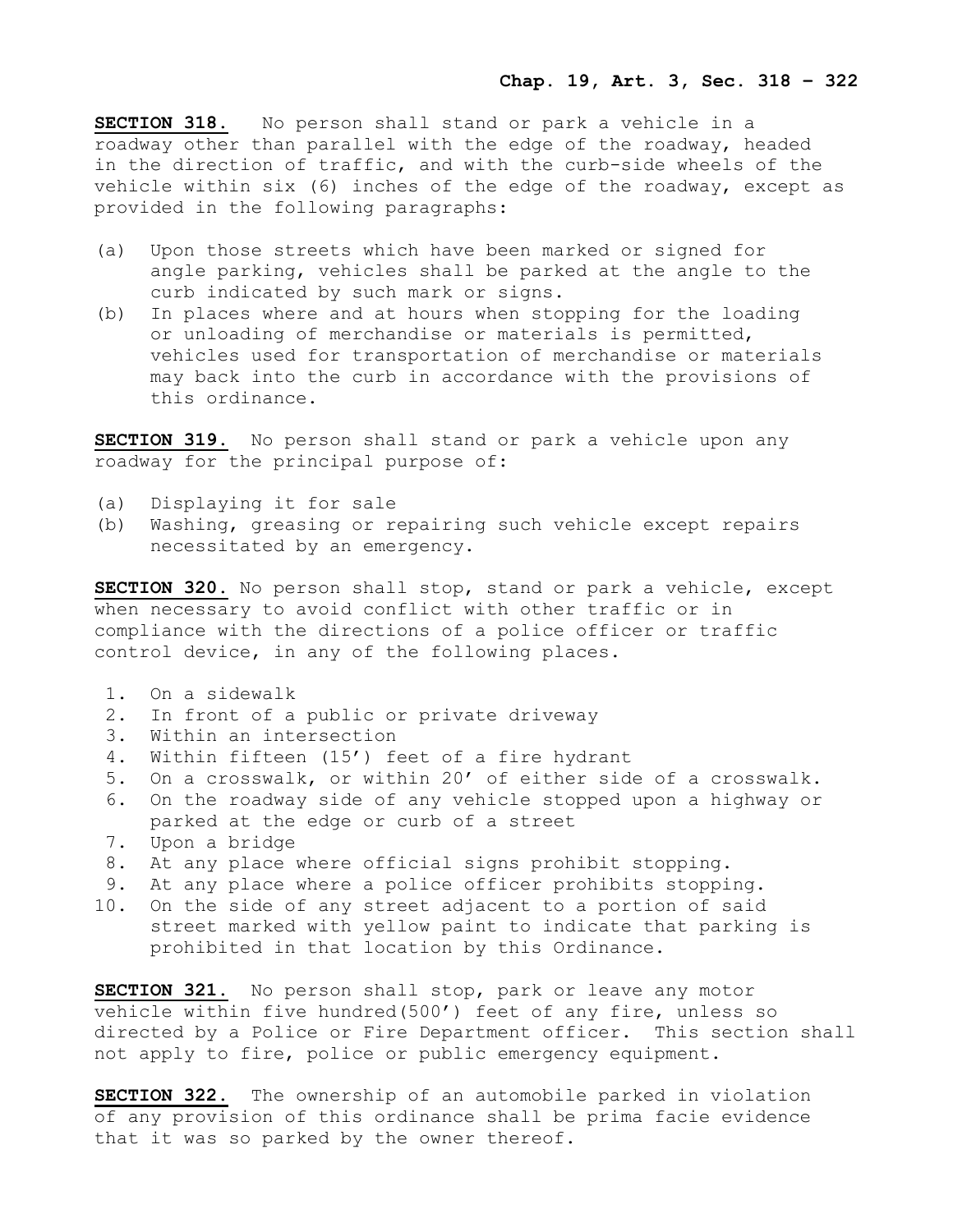**SECTION 323.** No person shall park or permit to stand a vehicle in any properly designed and marked fire lane or fire zone established in accordance with Article 3A of Chapter 9, Fire Prevention Code, except when actually picking up or discharging passengers or actively engaged in loading or unloading a motor vehicle for a period not to exceed five (5) minutes in length.

**Section 323.1** Any motor vehicle found parked or standing in said fire lane or fire zone, may be towed upon the direction of the owner(s), occupants or their agent of the premises to which the fire land or fire zone serves. With the permission of the owner(s), occupant or their agent of the premises, fire personnel assigned by the Fire Chief or police officers may issue traffic citations.

**Section 323.2** Whoever violates any provision of this ordinance, prohibiting the parking or standing of a motor vehicle in a designated and marked fire lane or fire zone, shall be liable to a fine not to exceed fifty (\$50.00) dollars for the first offense and one hundred (\$100.00) dollars for each subsequent offense.

**Section 323.2.1** Any person accused of a violation of any portion of this section prohibiting the parking or standing of a motor vehicle in a designated and marked fire lane or fire zone, may voluntarily waive his or her right to appear and defend before any court, the charges made against him or her, for such illegal parking, by paying to the City a waiver fee as follows:

> 1. Payment within thirty (30) calendar days from the time that the following violation was Committed:

Forty (\$40.00) dollars. Parking or standing in a designated and marked fire lane or fire zone longer than the period allowed, first violation.

 2. Payment within thirty (30) calendar days from the time that the following violation was committed:

> Forty (\$40.00) dollars. Parking or standing in a designated and marked fire lane or fire zone longer than the period allowed, second and subsequent offenses.

 No waiver will be allowed after thirty-five (35)days from the time such alleged offense was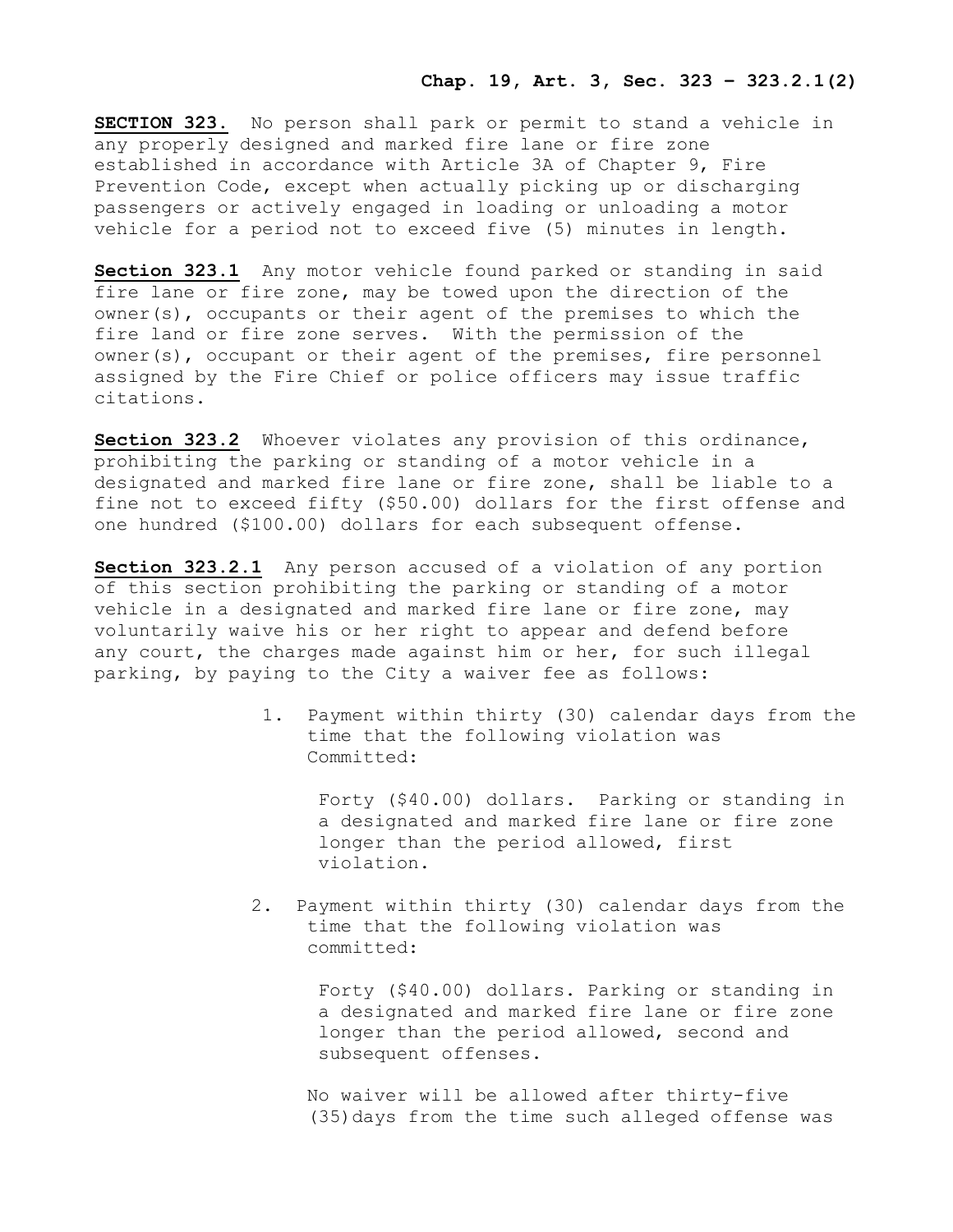committed and the owner of the vehicle involved in the alleged offense will be summoned to District Court.

## **SCHEDULE I** (#9)

No person in charge of a vehicle shall allow the vehicle to stand, be parked, or left in the following named streets, highways or spaces during the hours of 12:00 A.M. and 6:00 A.M., on any day of the week.

## **GENERAL**

(1) In the public parking space at the corner of South Main Street and Maple Street.

### **ARTICLE 4. SIGNALS OF VEHICLES, POLICE AND OTHER SIGNALS**

**SECTION 401.** Every driver or operator of a vehicle in slowing up, or in stopping or in turning while in motion or in starting from a standstill, or in backing, shall signal to those behind either by hand or mechanical device, indicating the direction he is about to take.

**SECTION 402.** Driver of vehicles, when approaching any street corner where a police officer is stationed to direct traffic, shall signal to said officer either by hand or mechanical device, indicating the street or course he intends to take.

**SECTION 403.** Vehicles must stop so as not to interfere with or prevent the passage of pedestrians at crossings. At intersections of streets where police officers are stationed or where a guide signal device is placed or operated for the purpose of directing traffic, pedestrians must stop when directed to do so by a police officer and drivers of vehicles must stop the same or go ahead as directed by the officer or as indicated by said guide sign or device.

**SECTION 404.** The City Manager is authorized and directed to erect, or cause to be erected, suitable stop signs on public ways intersecting "Through Ways" when so designated by the City Council and described in Schedule 2 of this Chapter. The City Manager is also authorized and directed to erect, or cause to be erected, suitable stop signs at "Stop Intersections" when so designated by the City Council and described in Schedule 3 of this Chapter.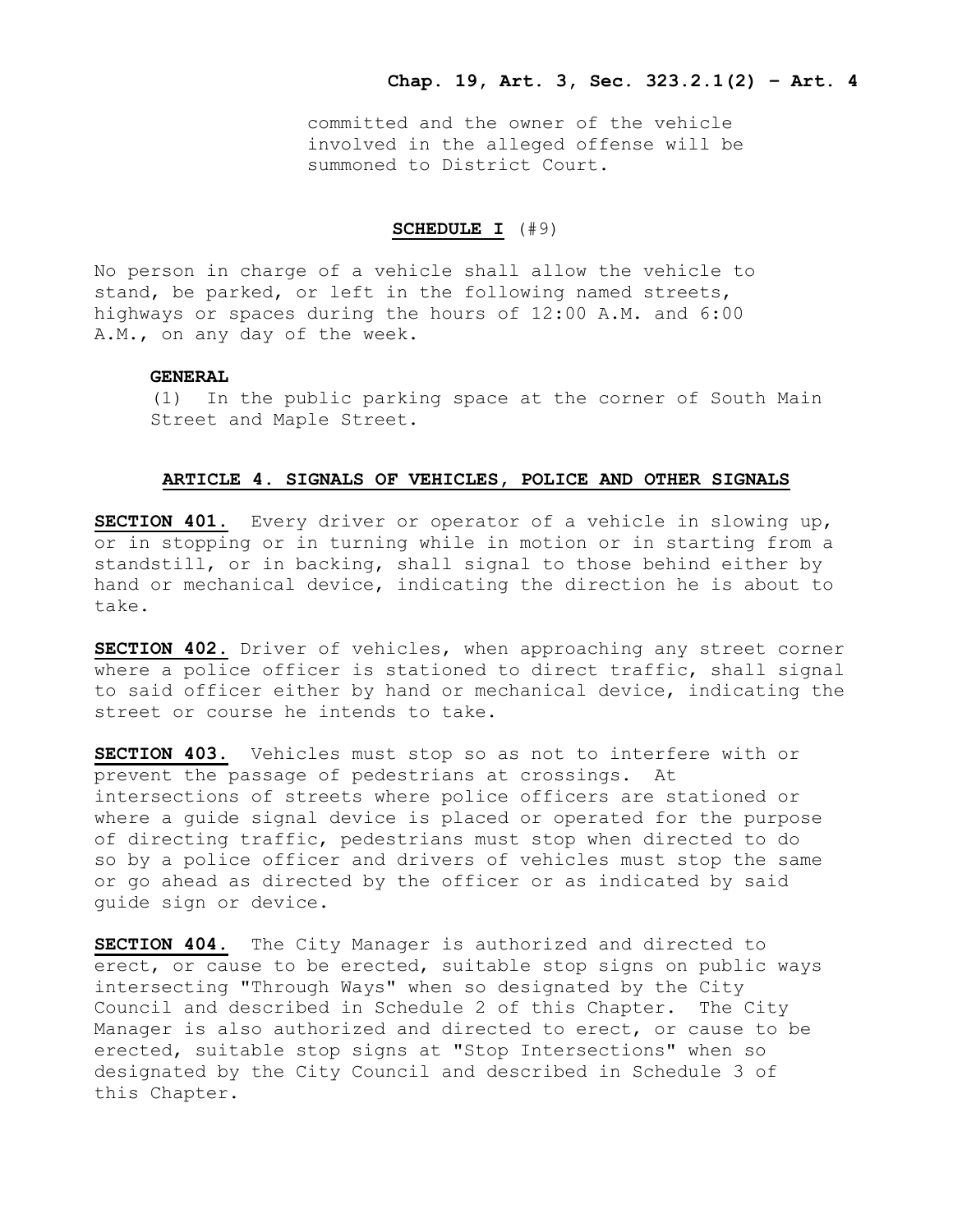### **ARTICLE 5 REQUIRED OBEDIENCE TO TRAFFIC REGULATIONS**

**SECTION 501.** It is an infraction for any person to any act forbidden or fail to perform an act required in this ordinance.

**SECTION 502.** No person shall willfully fail or refuse to comply with any lawful order or direction of a police officer.

**SECTION 503.** The provisions of this ordinance shall apply to the driver of any vehicle including those owned by or used in the service of the United States Government, this State, County or City and it shall be unlawful for any such driver to violate any of the provisions of this ordinance except as otherwise permitted in this ordinance or by State Statute.

**SECTION 504.** The provisions of this ordinance regulating the operation, parking and standing of vehicles shall apply to authorized emergency vehicles, as defined in this ordinance, except as follows:

- (a) A driver when operating any such vehicle in an emergency,
	- (1) Park or stand notwithstanding the provisions of this ordinance.
	- (2) Proceed past a stop signal or stop sign, but only after slowing down as may be necessary for safe operation.
	- (3) Exceed the prima facie speed limits so long as he does not endanger life or property.
	- (4) Disregard regulations governing direction of movement or turning in specified directions so long as he does not endanger life or property.

(b) The foregoing exemptions shall not, however, protect the driver of any such vehicle from the consequences of his reckless disregard of the safety of others.

**SECTION 505.** The speed limits within the City of Brewer are subject to the direction of the Commissioner of Transportation in accordance with Title 29-A, M.R.S.A, Section 2073. (#2)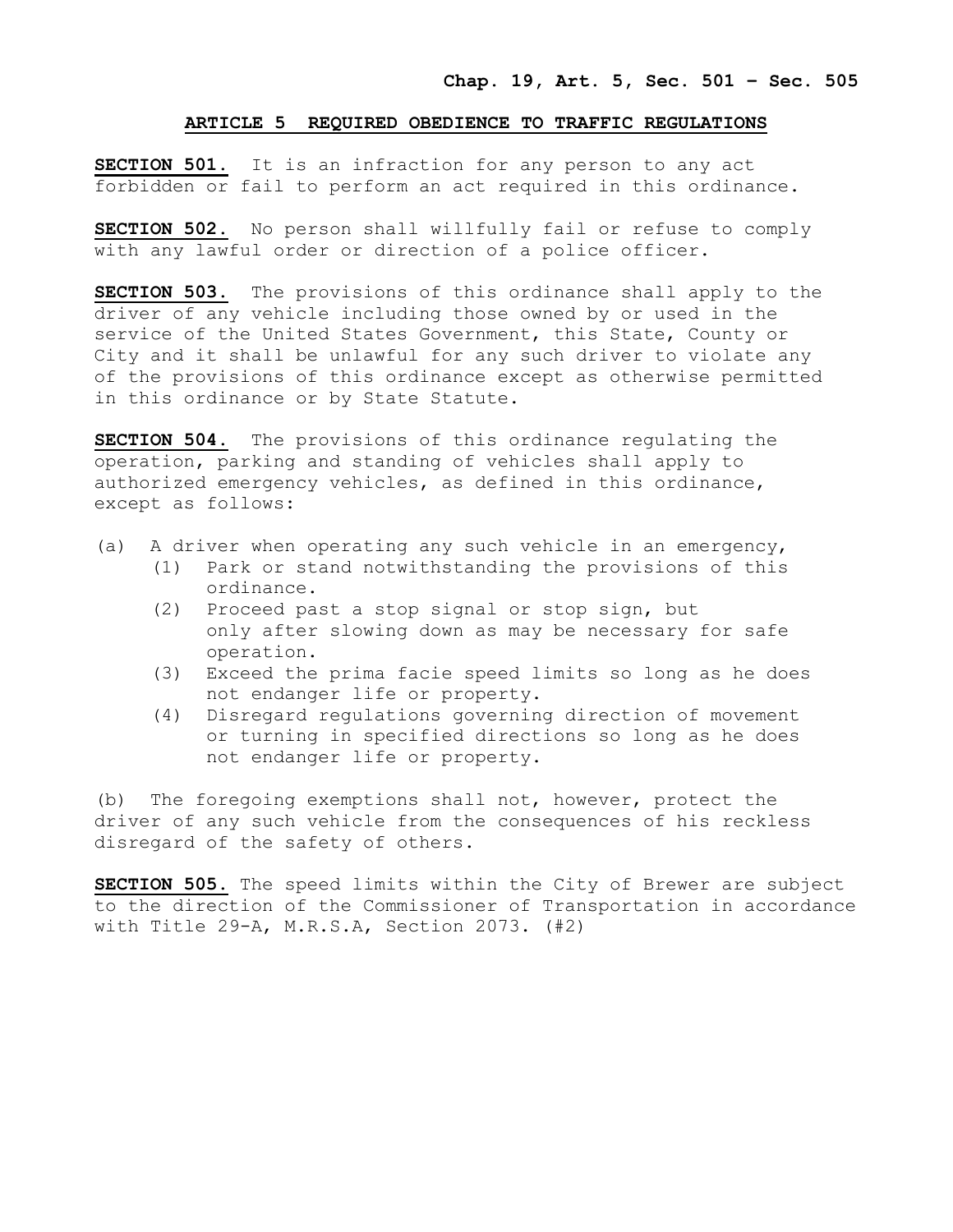**SECTION 506. PENALTY FOR VIOLATION** Whoever violates any of the provisions of the foregoing ordinance, rules and regulations, shall be punished by a fine not exceeding fifty (\$50.00) dollars for each offense.

## **SCHEDULE 1**

One (1) way streets shall be designated and traveled as follows:

- (1) Howard Street from Center Street to Parker Street in a direction toward Center Street.
- (2) Any location deemed necessary by the City Manager and the Police Chief.
- (3) Penobscot Street from Church Street to 200' before the beginning of Betton Street in a Northeasterly direction . Two way directional traffic begins at the municipal parking area.
- (4) Cove Street, with vehicles only allowed to enter Cove Street from the South Main Street entrance closest to Elm Street and only allowed to exit Cove Street where it intersects with South Main Street closest to Stone Street.
- (5) Center Street between Penobscot and North Main Street with Traffic allowed only in the direction from Penobscot Street Toward North Main Street.

# **SCHEDULE 2**

The following public ways and parts of public ways have been designated as "through ways" by the City Council:

- (1) South Main Street from the Orrington Town line to Wilson St.
- (2) North Main Street from the Eddington Town line to Wilson St.
- (3) Wilson Street from the Penobscot River to Holden Town Line.
- (4) State St. from the Penobscot River to Wilson St.
- (5) Parkway North from North Main Street to Eastern Avenue.
- (6) Eastern Ave. from State St. to Holden Town Line.
- (7) Washington St. from State St. to Parkway North.
- (8) Parker St. from North Main St. to Wilson St.
- (9) Parkway South from Wilson St. to South Brewer Drive.
- (10) South Brewer Drive from South Main Street to Elm Street.
- (11) Grove St. from South Main St to Parkway South.
- (12) Pierce Road.
- (13) Penobscot Street from State Street to Betton Street.
- (14) Center Street from Penobscot Street to North Main Street.
- (15) Elm Street from South Main St. to Wiswell Road.
- (16) Wiswell Road from Elm Street to Holden Town Line.
- (17) Mill Street.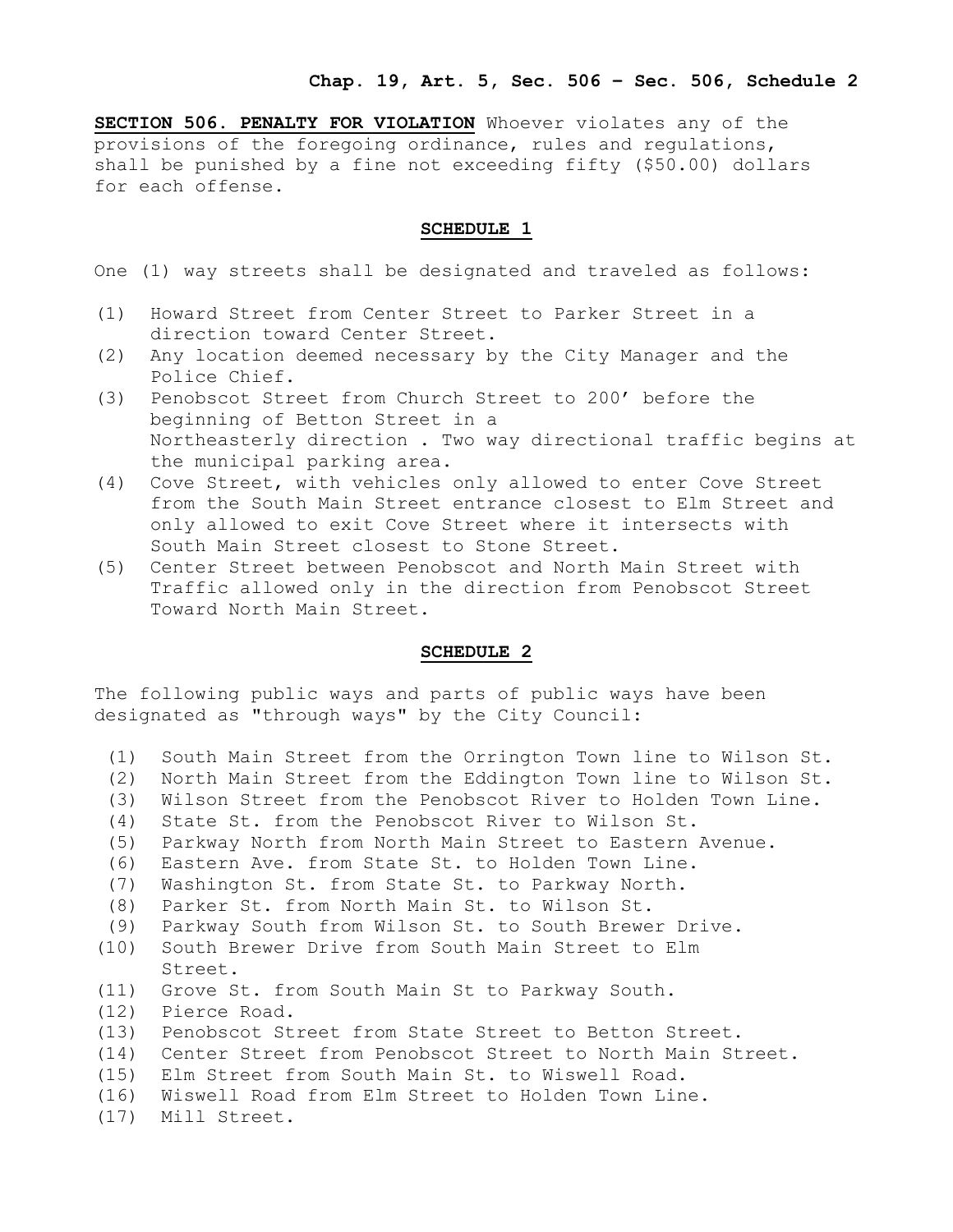## **SCHEDULE 3**

The following intersections of public ways have been designated as "stop intersections" by the City Council:

- (1) the intersection of Lincoln St. and Madison Ave., with vehicular traffic stopping on Madison Ave.
- (2) the intersection of Silk St. and Lincoln St., with vehicular traffic stopping on Lincoln St.
- (3) the intersection of Somerset St. and Center St., with vehicular traffic stopping on Center St.
- (4) the intersection of Union St. and E. Summer St., with vehicular traffic stopping on E. Summer St.
- (5) the intersection of Union St. and Summer St., with vehicular traffic stopping on Summer St.
- (6) the intersection of fling St. and Brimmer St., with vehicular traffic stopping on Brimmer St.
- (7) the intersection of Fling St. and Brimmer St., with vehicular traffic stopping on Fling St.
- (8) the intersection of Madison Ave. and Silk St., with vehicular traffic stopping on Madison Ave.
- (9) the intersection of Clover Lane and Hillcrest Drive, with vehicular traffic stopping on Hillcrest Drive.
- (10) the intersection of Broadlawn Drive and Washington St., with vehicular traffic stopping on Broadlawn Drive.
- (11) the intersection of Tremont St., Beacon St, and Chamberlain St., with vehicular traffic stopping on Tremont St., Beacon St., & Chamberlain St.
- (12) the intersection of Lincoln St. and Capri St., with vehicular traffic stopping on Lincoln St.
- (13) the intersection of Capri St. and Washington St., with vehicular traffic stopping on Capri St.
- (14) the intersection of Elmwood St. and Grove St., with vehicular traffic stopping on Elmwood St.
- (15) At the intersection of Mill Street and Elm Street with vehicular traffic stopping on Mill Street.
- (16) the intersection of Clover Lane and Broadlawn Drive with vehicular traffic stopping on Clover Lane.
- (17) the intersection of Rotherdale Road and Little John Lane with vehicular traffic stopping on Rotherdale Road.
- (18) the intersection of Day Road and Lambert Road, with vehicular traffic stopping on Day Road.
- (19) the intersection of Chamberlain Street and Wilson Street with vehicular traffic stopping on Chamberlain Street and with such vehicular traffic being restricted to a right hand turn only upon entering Wilson Street from Chamberlain Street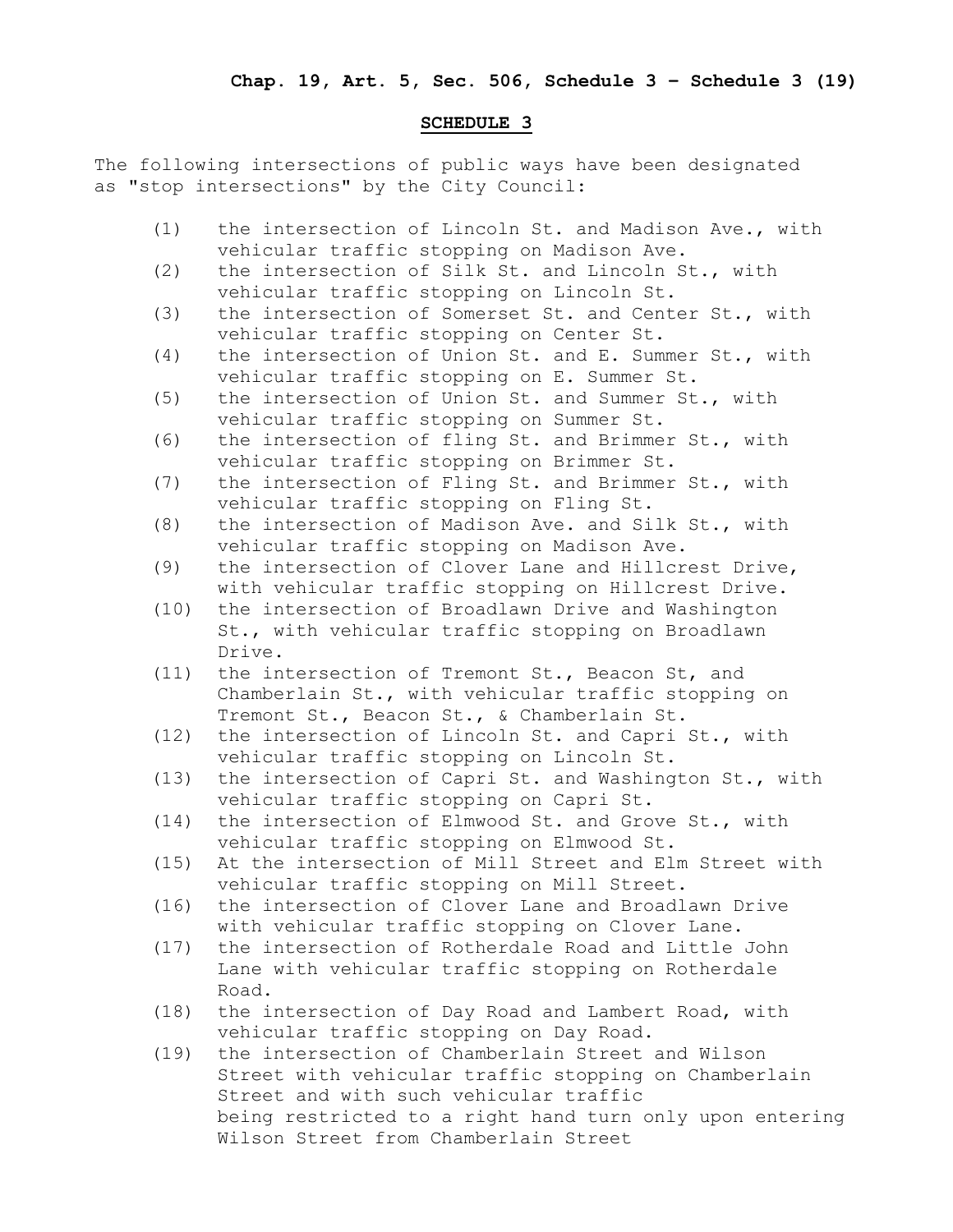# **Chap. 19, Art. 5, Sec. 506, Schedule 3 (20 - 38)**

- (20) the intersection of Vista Way and Wilson Street with vehicular traffic stopping on Vista Way.
- (21) the intersection of Penobscot Street and Betton Street with vehicular traffic stopping on Penobscot Street.
- (22) the intersection of Parker Street and East Summer Street with vehicular traffic stopping on both Parker Street and East Summer Street.
- (23) the two intersections of Park Avenue West with Grove Street with vehicular traffic stopping on Park Avenue West.
- (24) the intersection of Jordan Street and Center Street with vehicular traffic stopping on Jordan Street.
- (25) the intersection of Washington Street and Center Street with vehicular traffic stopping on Washington Street.
- (26) the intersection of Cedar Street and Center Street with vehicular traffic stopping on Cedar Street.
- (27) the intersection of South Brewer Drive-Elm Street-Parkway South with vehicular traffic stopping on South Brewer Drive, Elm Street, and Parkway South.
- (28) the intersection of Edgewood Drive and Lorraine Avenue with vehicles traveling on Edgewood Drive stopping at Lorraine Avenue.
- (29) the intersection of Lorraine Avenue and Birchwood Boulevard with vehicles traveling on Lorraine Avenue stopping at Birchwood Boulevard.
- (30) the intersection of Nottingham Way and Robin Hood Drive with vehicles traveling on Nottingham Way stopping at Robin Hood Drive.
- (31) The intersection of Atlantic Avenue and Acme Road with southeasterly bound traffic on Atlantic Avenue stopping at Acme Road.
- (32) the intersection of Winter Street and Maple Street with vehicular traffic stopping on Winter Street.
- (33) the intersection of Getchell Street and Winter Street with vehicular traffic stopping on Getchell Street.
- (34) the intersection of Winter Street and Burr Street with vehicular traffic stopping on Winter Street.
- (35) the intersection of School Street and Fling Street with vehicular traffic stopping on School Street.
- (36) the intersection of Friar Tuck Lane and Summit Road with vehicles traveling on Friar Tuck Lane stopping at Summit Road.
- (37) the intersection of Summit Road and Lorraine Avenue with vehicles traveling on Summit Road stopping at Lorraine Avenue.
- (38) the intersection of Birchwood Boulevard and Edgewood Drive with vehicles traveling on Birchwood Boulevard stopping at Edgewood Drive.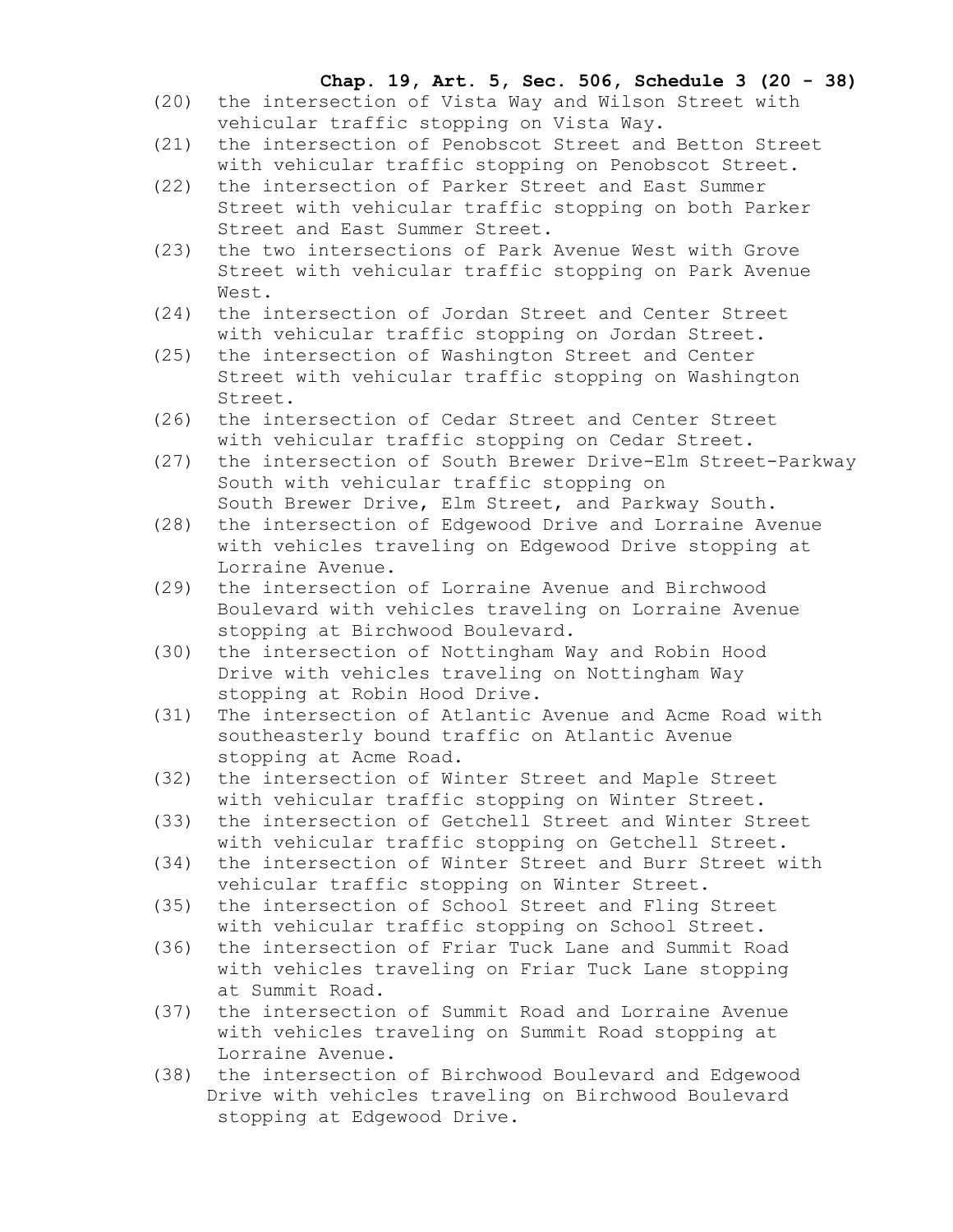# **Chap. 19, Art. 5, Sec. 506, Schedule 3 (39 - 57)**

- (39) the intersection of Short Street and Country Way with vehicles traveling on Short Street stopping at Country Way.
- (40) the intersection of Oak Grove Drive and Hillcrest with vehicles traveling on Oak Grove Drive stopping at Hillcrest Drive.
- (41) the intersection of Russett Street and Hillcrest Drive with vehicles traveling on Russett Street stopping at Hillcrest Drive.
- (42) the intersection of Oak Grove Drive and Daisy Lane vehicles traveling northwesterly and southeasterly on Oak Grove Drive stopping at Daisy Lane and vehicles traveling southwesterly on Daisy Lane stopping at Oak Grove Drive.
- (43) the intersection of Oak Grove Drive and Clover Lane with vehicles traveling easterly on Clover Lane stopping at Oak Grove Drive.
- (44) the intersection of Clover Lane and Daisy Lane with vehicles traveling westerly on Daisy Lane stopping at Clover Lane.
- (45) the intersection of Cross Street and Skyview Avenue, with vehicular traffic stopping on Cross Street.
- (46) the intersection of Capri Street and Lincoln Street, with vehicular traffic stopping on Capri Street and Lincoln Street.
- (47) the intersection of Canterbury Road and Friar Tuck Lane with vehicles stopping on Canterbury Road.
- (48) the intersection of Tardiff Lane and Elm St. with vehicular traffic stopping on Tardiff Lane.
- (49) Deer Park Drive at its intersection with Russett Street, with traffic stopping on Deer Park Drive.
- (50) Deer Park Drive at its intersection with Oak Grove Drive, with traffic stopping on Deer Park Drive.
- (51) Green Point Road at its intersection with Wiswell Road With traffic stopping on Green Point Road.
- (52) The intersection of Bowdoin Drive and Gettysburg Avenue, With the vehicular traffic stopping on Bowdoin Drive.
- (53) The intersection of Appomattox Road and Bowdoin Drive, With the vehicular traffic stopping on Appoxmatox Road.
- (54) The intersection of Little Round Top Drive and Gettysburg Avenue, with the vehicular traffic stopping on Little Round Top Drive.
- (55) The intersection of Silk Street and Crescent Street, with the vehicular traffic stopping on Crescent Street.
- (56) The southernmost intersection of Longmeadow Drive and Washington Street, with the vehicular traffic stopping on Longmeadow Drive.
- (57) The intersection of Alan-a-Dale Road and Little John Lane, with vehicular traffic stopping on Alan-A-Dale Road. (#12)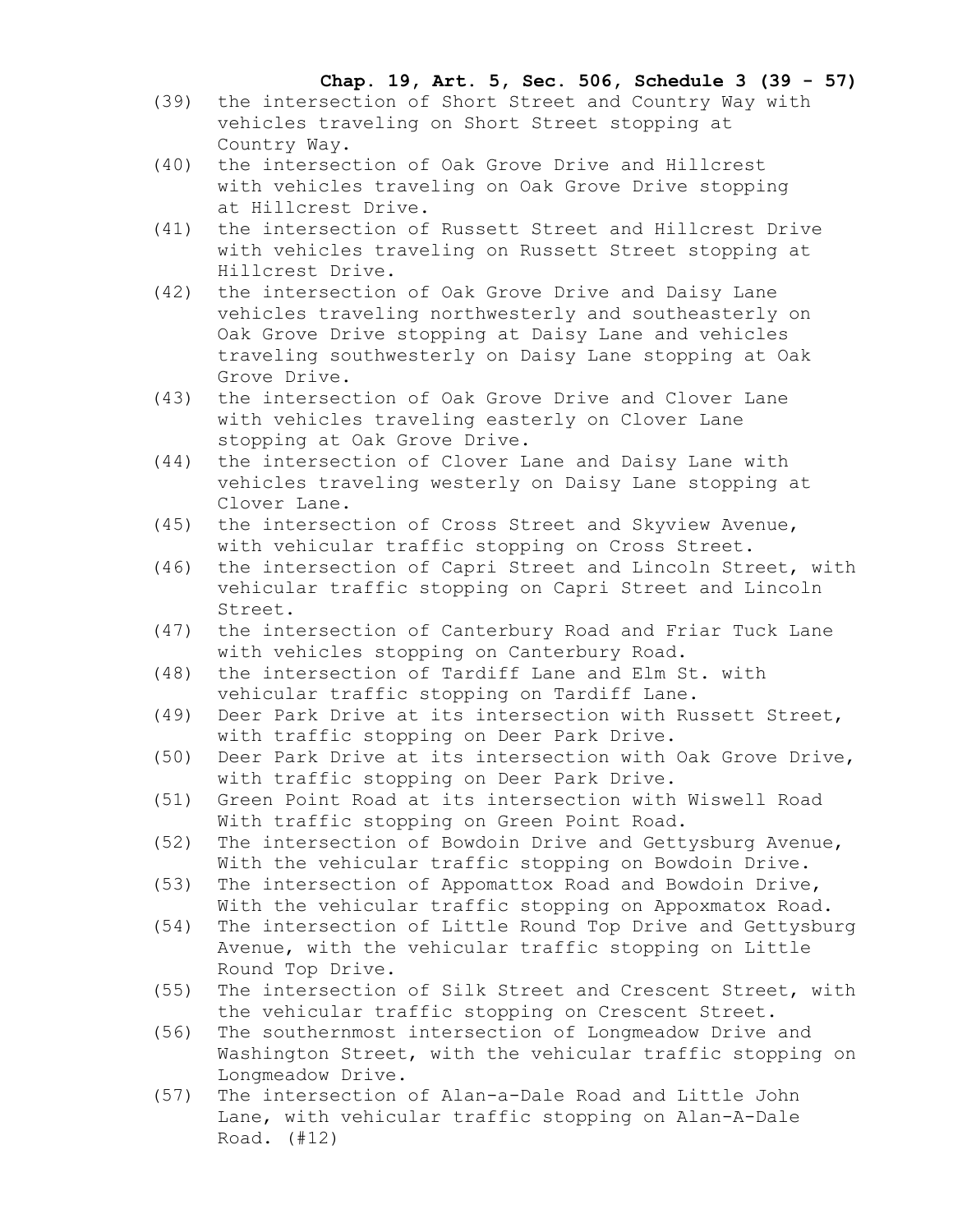## **SCHEDULE 4**

The following intersections of public ways have been designated as "yield intersections" by the City Council:

- (1) the intersection of Alan-A-Dale Road and Maid Marion Lane with vehicles traveling Alan-A-Dale yielding to right-of-way to vehicles traveling on Maid Marion Lane.
- (2) the intersection of Maid Marion Lane and Robin hood Drive with vehicles traveling on Maid Marion Lane yielding to right-of way to vehicles traveling on Robin Hood Drive.
- (3) the intersection of Locksley Lane and Canterbury Road with vehicles traveling on Locksley Lane yielding the right-of way to vehicles traveling on Canterbury Road.
- (4) the westerly intersection of Starlight Drive and Sunset Strip with vehicles traveling on Starlight Drive yielding the right-of-way to vehicles traveling on Sunset Strip.
- (5) the intersection of Genie Drive and Silk Street with vehicles on Genie Drive yielding the right-of-way to vehicles traveling on Silk Street.
- (6) the intersection of Upland Road and Tremont Street with vehicular traffic on Upland Road yielding the right-of-way to traffic in Tremont Street.
- (7) the easterly intersection of Starlight Drive and Sunset Strip with vehicles traveling on Sunset Strip yielding the right-of-way to vehicles traveling on Starlight Drive.

**SECTION 506.1** Any person accused of a violation of any portion of this ordinance prohibiting parking a vehicle in a designated area, may voluntarily waive his or her right to appear and defend before any court, the charge made against him or her, for such illegal parking by paying to the City a waiver fee as follows:

- 1. Payment within thirty (30) days of the time that the following alleged violations were committed - forty (\$40.00)dollars
	- a. Occupying two (2) parking places
	- b. Parking or standing longer than the time permitted.
- 2. Payment with thirty (30) days of the time that the following alleged violations were committed – forty (\$40.00) dollars
	- a. Parking in "no parking" area
	- b. Other parking violations not specified in this section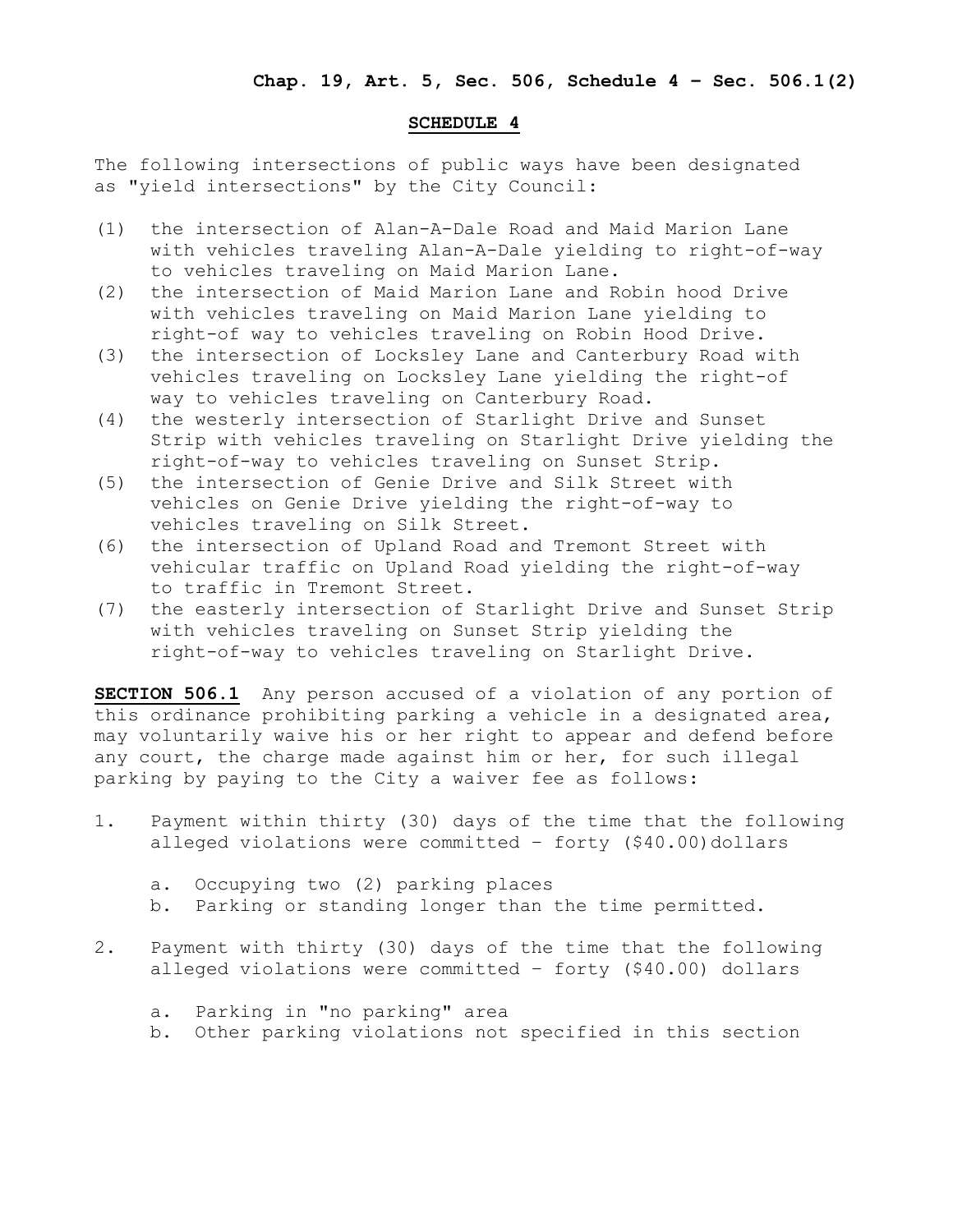**Chap. 19, Art. 5, Sec. 506.1(3) – Art. 6, Sec. 602.4**

- 3. Payment within thirty (30) days of the time that the following alleged violation were committed  $-$  forty (\$40.00)dollars
	- a. Double Parking
	- b. Parking in hazardous area (fire hydrant, crosswalk, sidewalk).
	- c. Blocking snow removal.

No waiver will be allowed after thirty-five (35) days from the time such alleged offense was committed and the owner of the vehicle involved in the alleged offense will be summoned to the District Court.

#### **ARTICLE 6. VEHICLE NOISE**

**SECTION 601. LEGISLATIVE FINDINGS: DECLARATION OF POLICY.** The Brewer City Council finds that excessive vehicle noise, as defined in this Article, is detrimental to the health, welfare, safety and quality of life of Brewer's citizens. It is the policy of the City of Brewer to prohibit unnecessary, excessive and annoying vehicle noise within the City of Brewer.

**SECTION 602. DEFINITIONS.** Terminology used in this Article shall have the following meanings. When not defined below, terminology used in this Article shall be defined in conformance with the USA Standard Acoustical Terminology American National Standard Institute Document. §1.1-1960(R.1971).

**SECTION 602.1 AMBIENT NOISE LEVEL.** "Ambient noise level" means an existing level of all-encompassing noise associated with a given environment, usually a composite of sounds from many sources near and far, without inclusion of intruding noises from isolated identifiable sources.

**SECTION 602.2 A-WEIGHTED SOUND LEVEL.** "A-weighted sound level" means the sound pressure level in decibels as measured on a sound level meter using the A-weighted network. The level so read is designated db(A) or dBA.

**SECTION 602.3 CODE ENFORCEMENT OFFICER.** "Code Enforcement Officer" means the City of Brewer's Code Enforcement Officer or his designee.

**SECTION 602.4 DECIBEL (dB).** "Decibel (dB)" means a unit for measuring the volume of a sound equal to twenty times the logarithm to the base ten of the ratio of the pressure of the sound measured to the reference pressure, which is (20) twenty micro-pascals.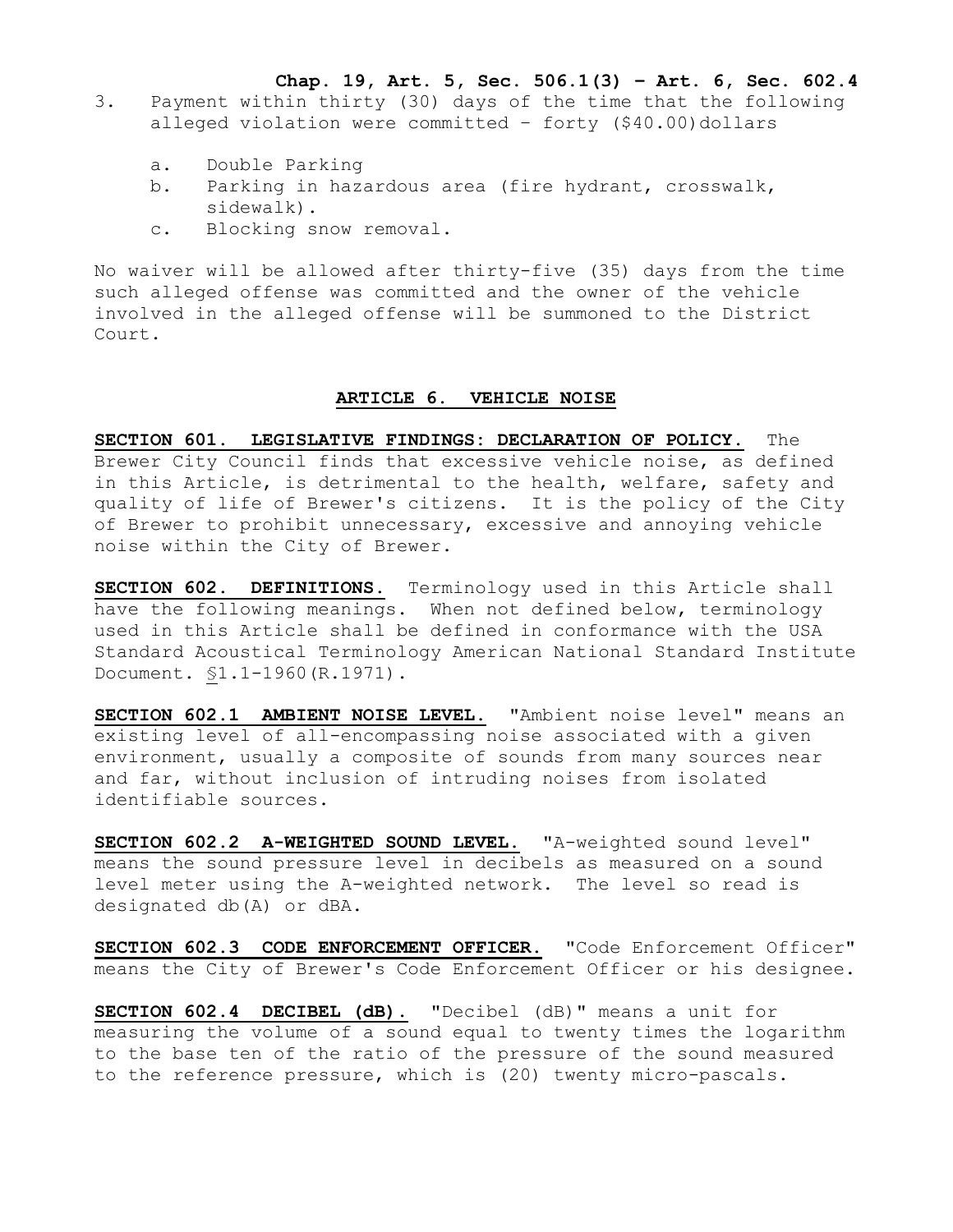**Chap. 19, Art. 6, Sec. 602.5 – Sec. 602.12 SECTION 602.5 EQUIVALENT A-WEIGHTED SOUND LEVEL (LEG).** "Equivalent A-weighted sound level (LEG)" means the constant sound level that, in a given situation and time period, conveys the same sound energy as the actual time-varying A-weighted sound for a given period of time. For the purpose of this Article, the "given period of time" is any continuous eight (8)hour period.

**SECTION 602.6 GROSS VEHICLE WEIGHT RATING (GVWR).** "Gross vehicle weight rating (GVWR)" means the value specified by the manufacturer as the recommended maximum loaded weight of a single motor vehicle. In cases where trailers and tractors are separable, the gross combination weight rating (GCWR), which is the value specified by the manufacturer as the recommended maximum loaded weight of the combination vehicle shall be used.

**SECTION 602.7 MOTOR VEHICLE.** "Motor Vehicle" means any and all self-propelled vehicles, on or off road, subject to identification under Maine's Motor Vehicle Code.

**SECTION 602.8 PERSON.** "Person" means any individual, association, partnership, or corporation and includes any officer, employee, department, agency or entity, public or private.

**SECTION 602.9 POWERED MOTOR VEHICLE.** "Powered motor vehicle" means any self-propelled airborne, waterborne, or land-borne plane, vessel, or vehicle, which is not designed to carry persons, including but not limited to any model airplane, boat, car or rocket.

SECTION 602.10 SOUND LEVEL METER. "Sound level meter" means an instrument, including a microphone, an amplifier, an output meter and frequency weighing networks for the measurement of sound levels, which meets or exceeds the requirements pertinent for Type S2 or S2A meters in American National Standards Institute specifications for sound level meters, S1.4-1971, or the most recent revision thereof.

**SECTION 602.11 SOUND TRUCK.** "Sound truck" means any motor vehicle, or other vehicle, regardless of motive power, whether in motion or stationary, having mounted thereon, or attached thereto, any sound amplifying equipment.

**SECTION 602.12 VEHICLE.** "Vehicle" as used in this Article means any vehicle regardless of motive power, and whether or not subject to identification under Maine's Motor Vehicle Code, including aircraft, trains or other railroad vehicles, off-road vehicles, powered motor vehicles, sound trucks, boats, vessels and ships.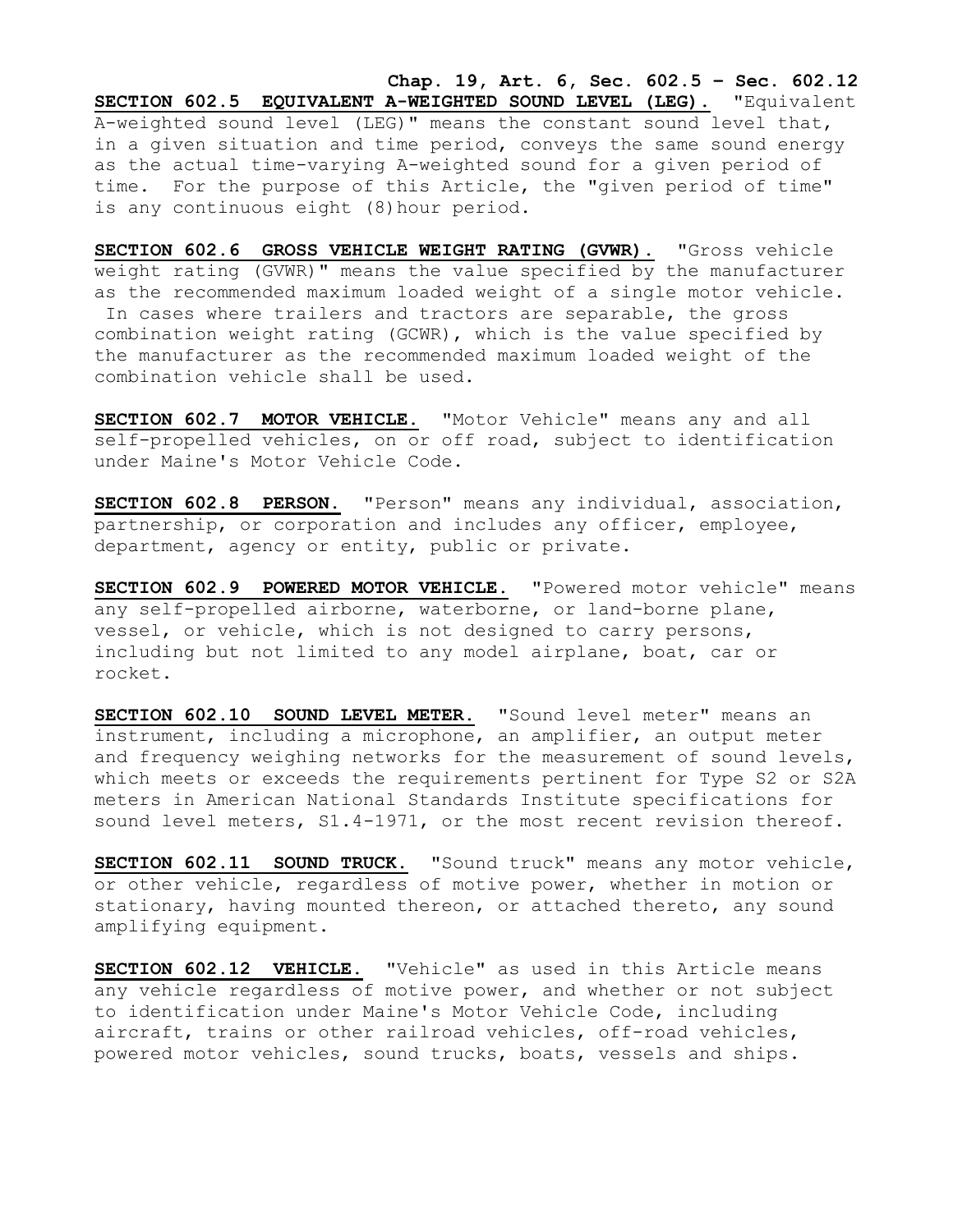**Chap. 19, Art. 6, Sec. 603 – Sec. 604.1 SECTION 603 PROHIBITED ACTS.** No persons shall unreasonably make, continue or cause to be made or continued any noise disturbance or excessive vehicle noise within the limits of the City of Brewer. Noise which exceeds the maximum noise level limit provided in Section 4 below shall be deemed unreasonable under this Article, except as provided in Section 5 below.

#### **SECTION 604 VEHICLE NOISE.**

**SECTION 604.1** Except as provided in Section 705 below, it shall be a violation of this Article for any person to operate or cause to be operated on any public street or highway, or upon any lake, pond, public easement or off-road area, any motor vehicle generating noise in excess of the following maximum levels:

Vehicle Type A-Weighted Sound Level (dab) Semi, truck, bus (GVWR over 3 1/2 tons) 85 Passenger automobile; motorcycle; motor home; camper (GVWR under 3 1/2 tons) 82 Airmobile 78 see 12 M.R.S.A. § 7801(24) Snowmobile Manufactured before Feb. 2, 1975 82 Manufactured after Feb. 1, 1975 78 see 12 M.R.S.A. § 7827(14) All-terrain vehicle (ATV) 82 see 12 M.R.S.A. §7857(15) Sound truck; powered motor vehicle 75 Motorboat (under 5 tons burden) 78 Commercial charter, fishing, tanker, freighter or lobster boat (over 5 tons burden) 82

Where the ambient noise from other than identifiable sound sources is determined to be higher than the maximums listed above, the maximum permissible noise level shall be five (5) decibels higher than the ambient noise level.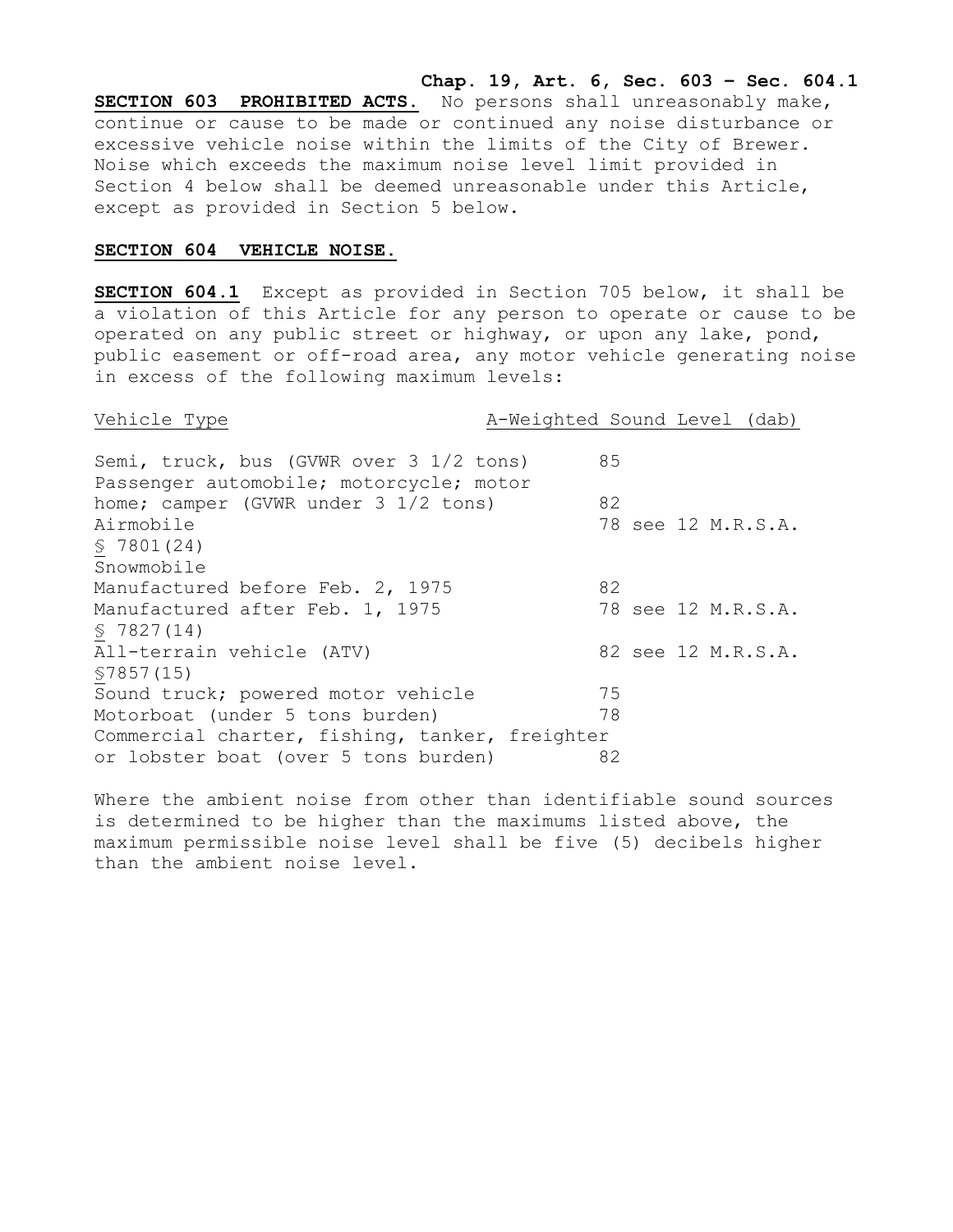**Chap. 19, Art. 6, Sec. 604.2 – Sec. 605.4 SECTION 604.2** Measurements of noise generated by a vehicle shall be taken with a sound level meter at a distance of fifty (50) feet from the vehicle engine or motor or, in the case of vehicles operating on a public street or highway, at a distance of fifty (50)feet from the center line of travel. If taken at a different distance, measurements shall be corrected as follows:

Distance (feet) Correction (dBA)

| 25  |                      | -6   |
|-----|----------------------|------|
| 28  |                      | $-5$ |
| 32  |                      | -4   |
| 35  |                      | $-3$ |
| 40  |                      | $-2$ |
| 45  |                      | $-1$ |
| 50  | (preferred distance) |      |
| 56  |                      | $+1$ |
| 63  |                      | $+2$ |
| 70  |                      | $+3$ |
| 80  |                      | $+4$ |
| 90  |                      | $+5$ |
| 100 |                      | $+6$ |

**SECTION 605 EXCEPTIONS.** The maximum noise level limits provided in Section 4 above do not apply to the following:

**SECTION 605.1** Any aircraft operating under technical difficulties, in any kind of distress, under emergency orders of an air traffic controller or being operated in response to any federal, state or local emergency including civil air patrol search and rescue operations.

**SECTION 605.2** Any police, fire or emergency rescue vehicle, including privately-owned vehicles of volunteer fire or rescue squads, when in pursuit or responding to a fire or emergency call.

**SECTION 605.3** Any train or other railroad vehicle operating in interstate commerce in conformity with noise regulations promulgated by the Administrator of the U.S. Department of Environmental Protection and the Secretary of Transportation under 42 USC §4916, providing that the maximum noise limits prescribed in this Article shall apply to such railroad vehicles until such regulations have been promulgated; and prohibit municipal regulation of railroad-generated environmental noise necessitated by special local conditions as approved by the Administrator of the U.S. Environmental Protection Agency in accordance with 42 USC §4916(2).

**SECTION 605.4** Public road construction projects, including reconstruction, grading and bridge projects.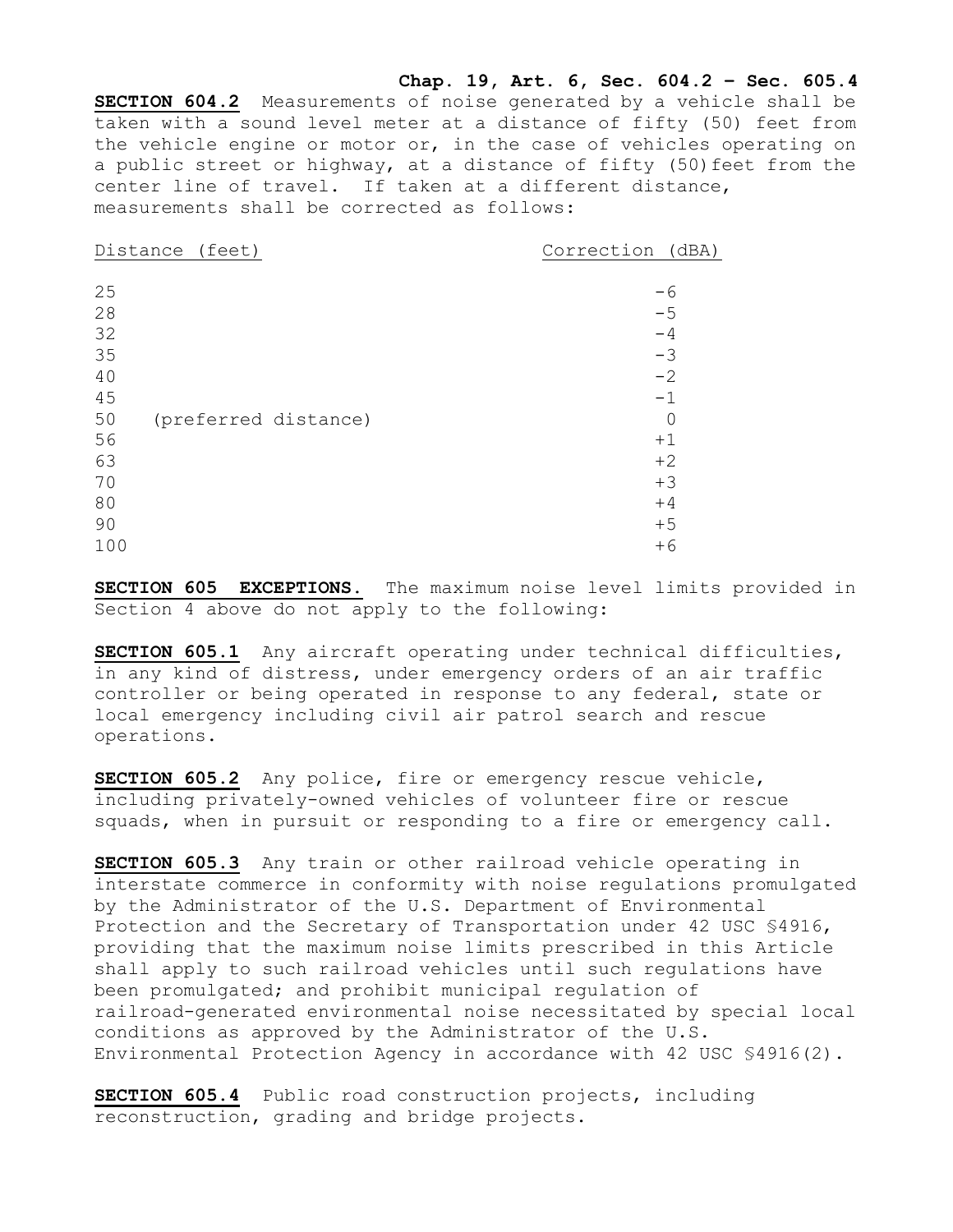**SECTION 605.5** Ambient traffic noise generated by vehicles traveling on Federal Interstate Highways.

**SECTION 605.6** Farming operations conducted in conformity with generally accepted agricultural practices as defined under Title 17, M.R.S.A., § 2805(2), as amended.

**SECTION 605.7** Vehicles operating solely on land owned or leased by the owner of the vehicle concerned, or with landowner permission; provided that noise generated by operation of the vehicle as measured at the property boundary does not exceed the unadjusted sound levels specified in Section 604.1 above.

## **SECTION 606 ENFORCEMENT: PENALTIES.**

**SECTION 606.1** Upon receipt of a citizen complaint or request to investigate, or upon personal observation of an apparent violation, the City's Code Enforcement Officer or other law enforcement officer equipped with an approved sound level meter may investigate the complaint. The officer's investigation may include roadside measurements of noise levels generated by the vehicle concerned as provided in Section 604.2 above. For this purpose, a city police officer who personally observes an apparent violation of this ordinance or who has probable cause to believe that a violation has occurred may require the operator of the vehicle to pull the vehicle over to curbside so as to permit the officer to investigate and take a noise measurement as provided in Section 604.2 above.

When a vehicle is stopped in this manner, noise measurements by the police officer shall be taken at engine speeds within the normal operating range for that vehicle. The officer shall record the results of all such measurements. A vehicle which has been stopped for an apparent violation of this ordinance which, upon measurement by the officer, generates noise in excess of the levels provided in Section 604.1 above shall not be operated further, but shall be towed, at the operator's expense, to a location specified by the operator. If the operator declines to pay a towing charge, the vehicle shall be towed to the city impound lot, to be released to the operator or owner upon payment of the city's towing charge. Upon release, such vehicle shall be required to be towed to a location specified by the operator or owner.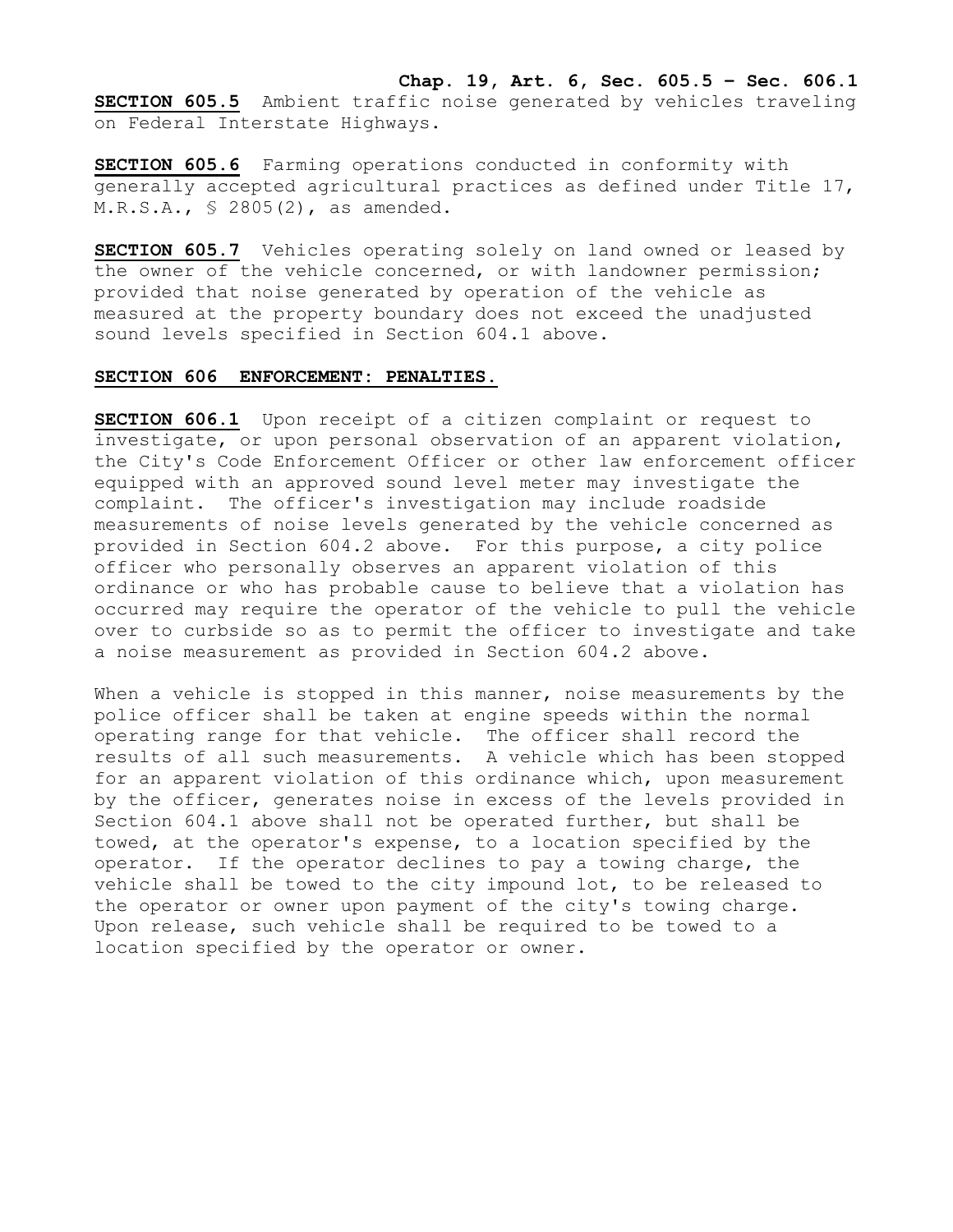**Chap. 19, Art. 6, Sec. 606.2 – Art. 7, Sec. 703**

**SECTION 606.2** Upon completion of the investigation, if a violation of this Article appears to have occurred, the Code Enforcement Officer or law enforcement officer may serve, or cause to be served upon the offender a summons and complaint alleging the violation and giving notice of a hearing date. Thereafter, the matter shall be referred for prosecution in accordance with Subsection 606.3. In lieu of a summons and complaint, the officer may issue a citation to the vehicle operator stating the date, time and place of the apparent violation, as measured by the officer, and the amount of the applicable fine or waiver fee. The citation shall inform the vehicle operator of his or her right to contest the citation, or to waive court appearance, and shall provide a means for the vehicle operator to make that election. All such citations shall be processed in the same manner as citations for parking violations under Chapter 19 of the Brewer Code of Ordinances.

**SECTION 606.3** Violations of this Article shall be punishable in the District Court as civil violations under Title 4, M.R.S.A., §152. Civil Penalties assessed for such violations shall accrue to the City of Brewer. Notwithstanding the provision of any other law or ordinance, the minimum penalty for a violation of this Article shall be one hundred (\$100.00) dollars for the first violation and two hundred and fifty (\$250.00) dollars for the second and each subsequent violation. Each occurrence of a violation after the date of an initial citation shall be deemed a separate offense.

# **ARTICLE 7 – PROHIBITION AGAINST USING ENGINE COMPRESSION BRAKE, DYNAMIC BRAKE, ENGINE RETARDER, WITHIN THE LIMITS OF THE CITY OF BREWER.**

**Section 701 – Authority to Adopt** – This Ordinance is adopted pursuant to the Constitution of the State of Maine and Title 30-A M.R.S.A. § 3001, et seq.

**Section 702 – Purpose** – The purpose of this Ordinance is to prohibit excess noise created when vehicles traveling within the limits of the City of Brewer use dynamic brakes, engine compression brakes, or engine retarders to slow a vehicle down to protect the general health and welfare of residents of the City of Brewer.

**Section 703 – Prohibition** – No person shall operate or use a dynamic brake, engine compression brake, or engine retarder on any vehicle within the City of Brewer.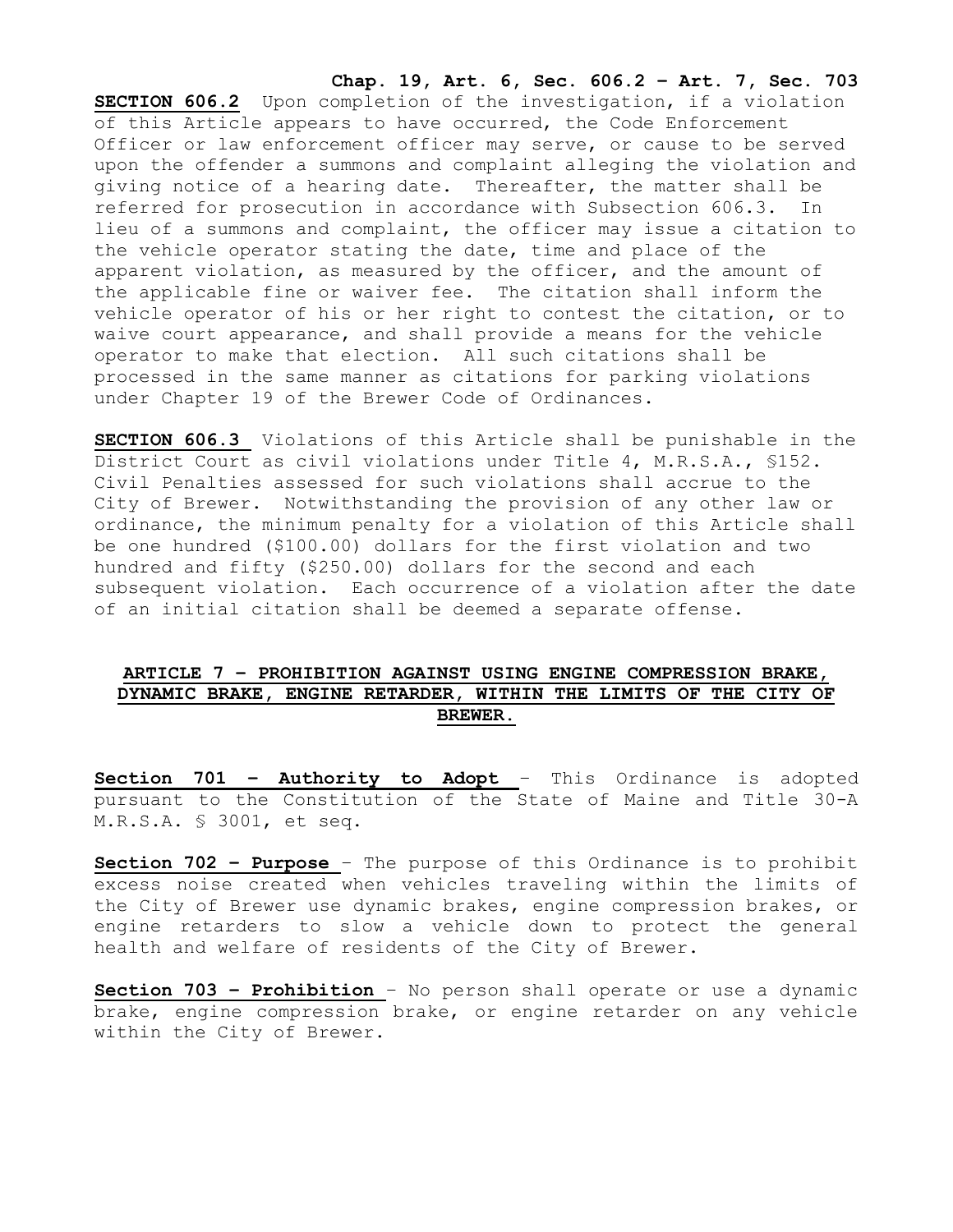**Section 704 – Penalty –** any person violating this Ordinance shall be subject to the following penalties:

- (a)A penalty of One Hundred Dollars (\$100.00) for the first violation;
- (b)a penalty of Two Hundred Fifty Dollars (\$250.00) for the second violation;
- (c)a penalty of Five Hundred Dollars (\$500.00) for the third and subsequent violations of this ordinance.

**SECTION 704.1 – WAIVER.** Any person accused of a violation of any portion of this section may voluntarily waive his or her right to appeal and defend before any court the charges against him or her, for such violation, by paying to the City a waiver fee as follows:

Payment within thirty (30) calendar days from the date that the violation was committed: one hundred (\$100.00) dollars for a first offense;

Payment within thirty (30) calendar days from the date that the violation was committed: two hundred fifty (\$250.00) dollars for a second offense;

Payment within thirty (30) calendar days from the date that a third or subsequent violation was committed: five hundred (\$500.00) dollars.

No waiver will be allowed after thirty-five (35) days from the date such alleged violation or violations was or were committed and the operator or operators of the vehicle or vehicles involved in the alleged offense or offenses will be summonsed to District Court.

**Section 705 – Attorney Fees and Costs** – In the event a person is found to have violated this Ordinance, the City of Brewer shall be entitled to recover from said person its reasonable attorney fees and costs to prosecute any violation hereof.

**Section 706 – Prosecution** – All violation of this Ordinance will be prosecuted by any duly appointed officer of the City of Brewer Police Department.

**Section 707 – Exception** – This Ordinance shall not apply to the operation of any vehicle owned by a governmental or quasigovernmental entity.